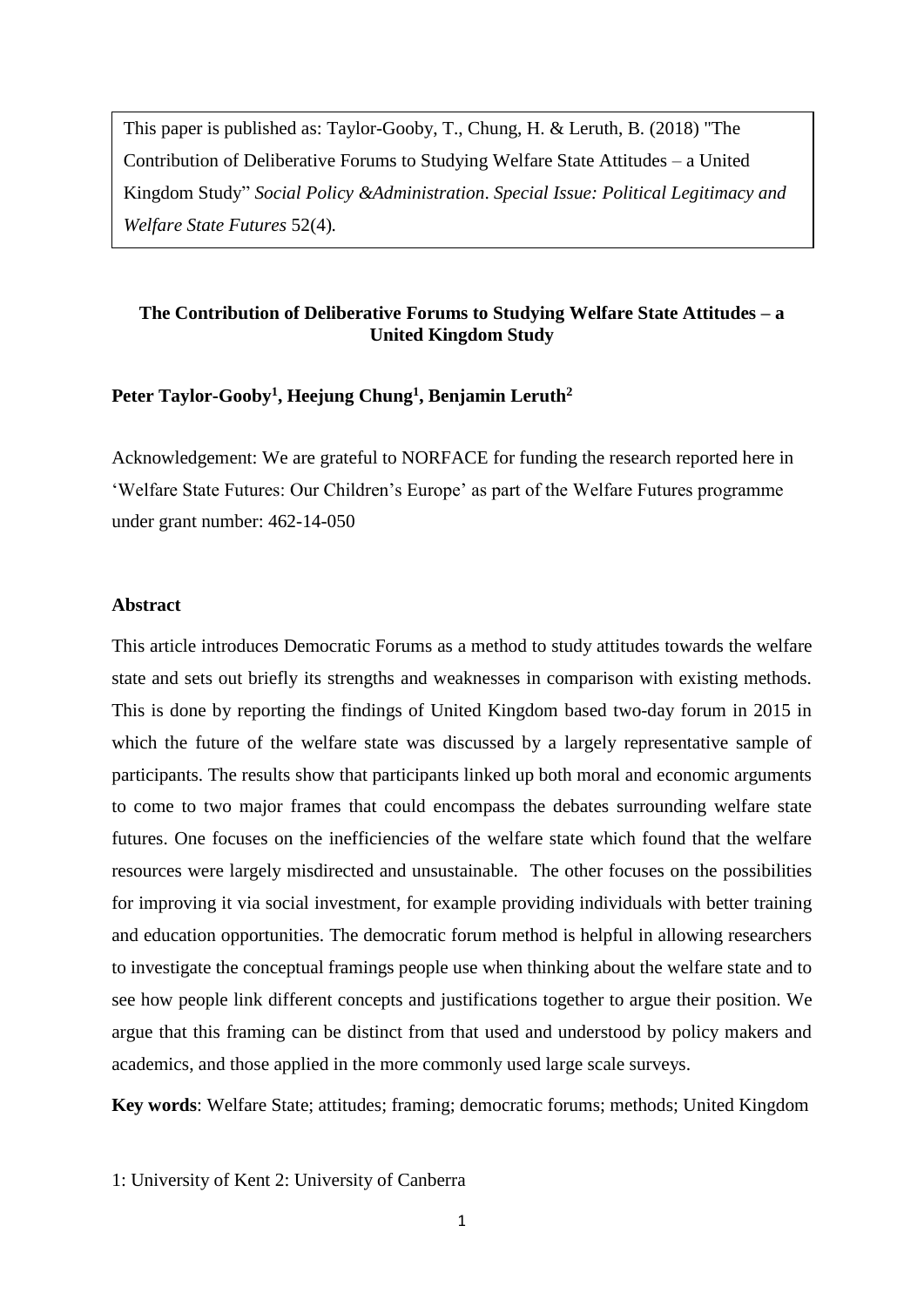# **I. Introduction**

Research into welfare state attitudes has expanded rapidly in recent years. Much of the existing literature relies on large-scale structured survey to examine issues such as public support for diverse types of welfare benefits and services, attitudes towards redistribution or the welfare state's role in it. This is usually done using a theoretical framework of self-interest, ideology, and the existing welfare state institutions (Blekusaune and Quadagno 2003; Chung and Meuleman, 2017). Most of these studies aim to understand the drivers of attitude formation. In this paper we introduce an innovative method for attitude research: democratic forums. Although commonly used in other fields such as political science (see e.g. Warren and Pearse, 2008; Flinders et al., 2016), this approach is yet to be used at a larger scale in the field of social policy research. This paper shows how this method can help contribute to understanding welfare state attitudes of the population in a different light. We especially draw attention to the role democratic forums can have in understanding the 'framing' of ideas – or the conceptual framework the general public has which link together attitudes and assumptions in generating an understanding of the welfare state. We argue in this paper that democratic forums can be especially useful in their ability to uncover the way the general public frame and link ideas.

Large scale surveys one of the most commonly used methods, have many advantages especially in terms of generalisability and comparability of the data. However, it is restricted by the predesign and precoding of questions which may fail to recognise some issues that may be paramount to the public whilst not significant for policy makers and/or academics designing the survey. Although focus groups, the most frequently used qualitative method in welfare attitude research, can help us to understand meanings and framings in a more bottom-up manner, they tend to be small-scale, usually in homogenous groups of the population, which may be limited in their ability to represent the larger population. By including a larger number of participants, largely representing different sub-population groups, and by gathering data from over a much longer span of time, democratic forums can be useful in order to identify the framework of ideas that ordinary people use regarding attitude towards the welfare state. We demonstrate this by providing the results of research focusing on public attitudes to the future of the welfare state in the United Kingdom (UK) conducted in 2015. Our findings show that the most commonly raised issues about the welfare state were framed around people's confidence in the sustainability of the welfare state, and their trust in government.

The next section reviews the strengths and limitations of democratic forums in relation to other commonly used methods of welfare state attitude research. Section three presents the method used for the data, which comes from the UK component of a cross-national, NORFACE-funded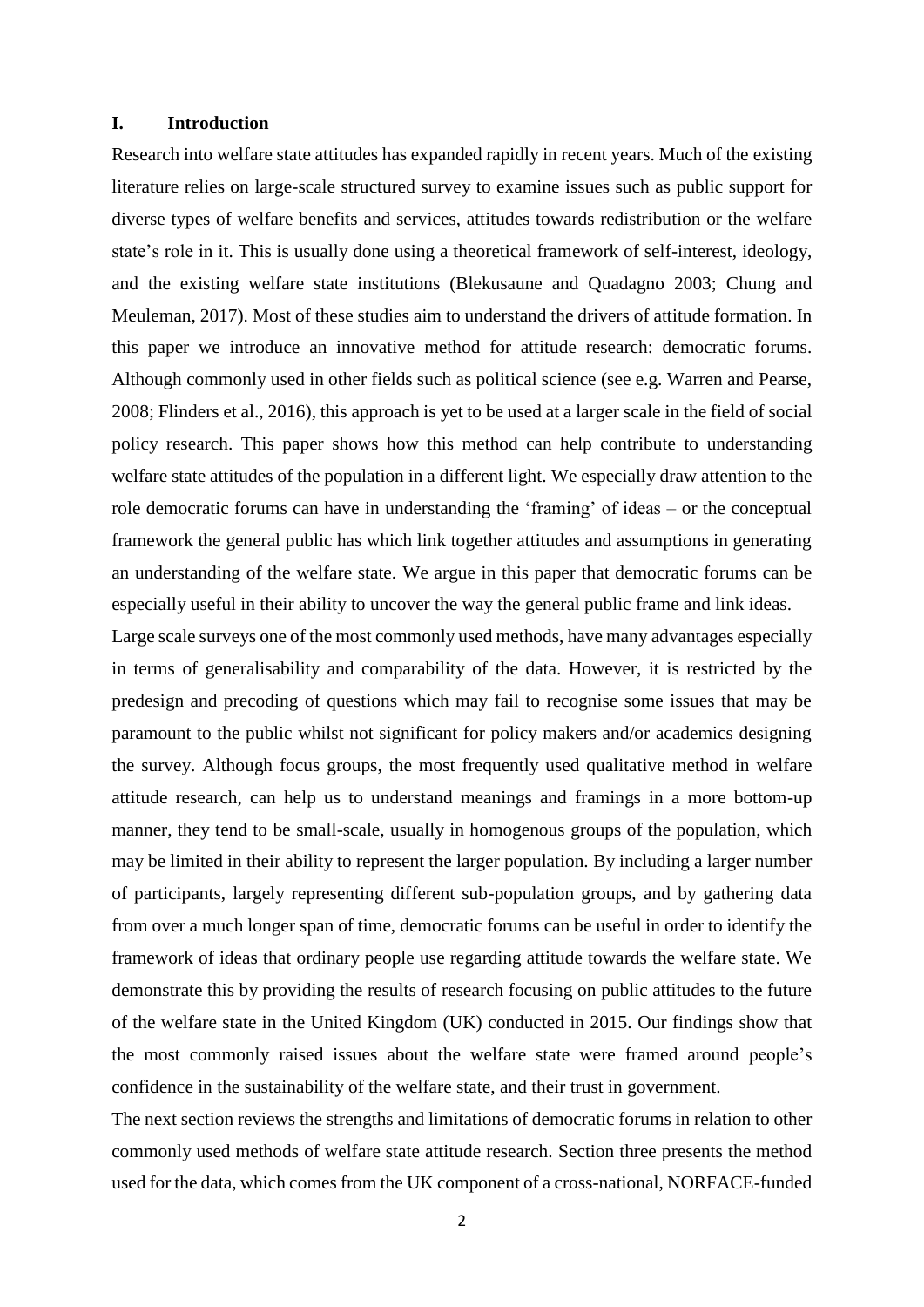research project entitled 'Welfare State Futures: Our Children's Europe' (WelfSOC<sup>i</sup>). Section four presents the findings and we conclude with a discussion outlining the contribution democratic forums make to welfare state research. Discussion of methods is necessarily brief in order to make available sufficient space to present the empirical material.

#### **II. Attitude research: structured surveys, focus groups and democratic forums**

A large and growing number of papers deals with attitudes towards the welfare state, and examines public attitudes to different aspects of welfare policies. Initially, attitudes were approached through a 'file-drawer model' in which the individual was understood to possess a sheaf of attitudes on relevant topics and to, as it were, look them up and report them to the researcher in responses to particular questions. Over time, approaches that saw attitudes as social constructs and as influenced by information, perceptions and by social communication and framing developed.

The quantitative structured survey method produces data which can easily be generalised to a population through the use of representative sampling, and is convenient for statistical analysis. The major surveys, such as the European Social Survey (ESS) and the International Social Survey Programme (ISSP), are now routinized so that findings on key points can be provided relatively quickly. Such surveys may sometimes tend to be driven by the interests of policymakers and researchers. From the point of view of government, the welfare state is very much about funding and taxation, what the public desires and will tolerate, but also about the impact of public services, in terms of both subjective (in relation to values and ultimately voting) as well as objective impacts (in relation to the goals of policy). Academic concerns are more to do with social changes and how these relate to social values and also with the relationship between attitudes and interests among different social groups. These interests are reflected in the long-standing batteries of questions on government responsibility for various needs, the living standards of different groups and the impact of state provision on values which figure prominently in the ISSP and ESS questionnaire sections on the welfare state. These surveys are valued cross-national sources for comparative data on welfare attitudes and have received considerable scholarly attention, leading to more than 1500 publicationsin the past two decades (Sundberg and Taylor-Gooby 2013). We will not go into great detail outlining the findings of specific studies but for more information and a summary see the introduction to this special issue (Chung et al., 2018). What we are interested in this paper is the choice of topics examined in welfare attitude research as well as how it is framed.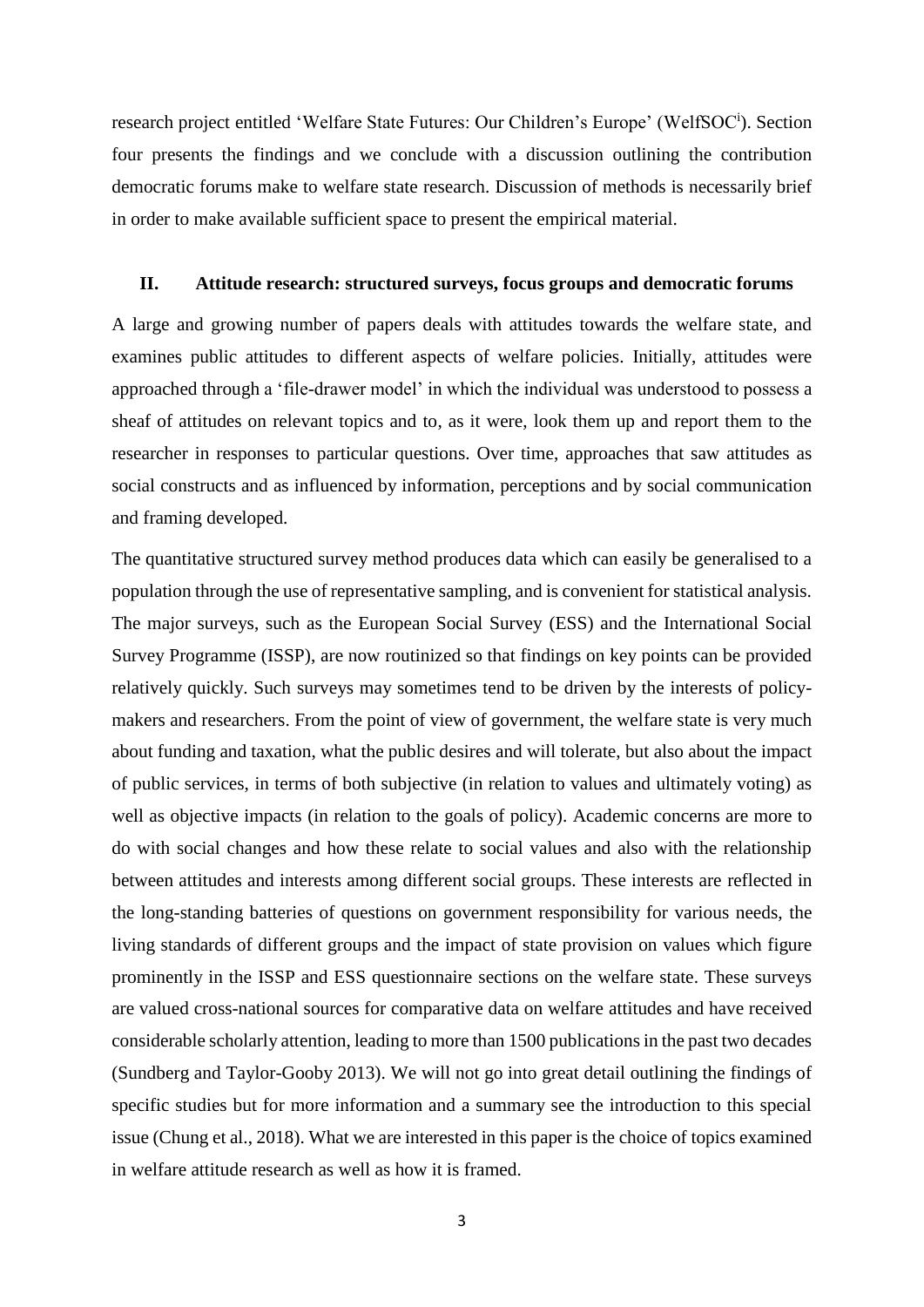There is a tendency for researchers using the structured survey method to predefine the problems to be explored in the topics covered, phrasing of questions and the categories within which they can be addressed in the pre-coded answers (Goerres and Prinzen, 2012). In practice, the interests of policy-makers and the theories of researchers tend to guide the construction of the surveys. This makes it difficult to be sure that the framing employed is in fact that of the mass public and that priorities are correctly identified. There is thus a risk that major surveys may ignore areas that the public think are important but that do not emerge in elite thinking and that the conceptual frameworks used by the public may not be adequately reflected in analysis. Equally, the attitudes people hold may be more complex and ambivalent than the model of the researcher acknowledges or concepts may be understood differently. Structured surveys may impose a framing or misunderstand the complexity of people's priorities: as a result, this method is unable to identify non-attitudes (ibid.).

Qualitative methods have strengths in addressing these issues because they give participants in a moderated discussion greater opportunity to explain, explore and argue about the matter in question. The most commonly used qualitative method in welfare attitudes research is focus groups and to our knowledge other qualitative methods such as participant observations are rarely used for welfare attitude research. Focus group methods are normally limited in time (between one and two hours of discussion), in the range of population groups that can be included, and in the fact that the topics included in the moderator's schedule are typically predefined by the researcher.

The approach we propose in this paper intended to overcome some of these limitations. Democratic forums come from a tradition that draws on the development of interest in more participative and discursive models of democracy (Mouffe, 2000) and provide five key strengths. Observation of discussion in forums allows us to (1) explore how people understand issues and link together their ideas about different aspects of the welfare state. This includes (2) the identification of particular issues as priorities and (3) the justification of those priorities in relation to ideas about how different aspects of the welfare world impact on each other. Forums also allow us to (4) see how people respond to information from different sources and what information carries the most weight with different groups and (5) to explore the way group interaction influences discussion and final conclusions over a more extended period of time than is possible in focus groups (Wakeford, 2007).

Some of these advantages are similar to that when using focus groups. However, democratic forums overcome some of the aforementioned limitations of focus groups by allowing for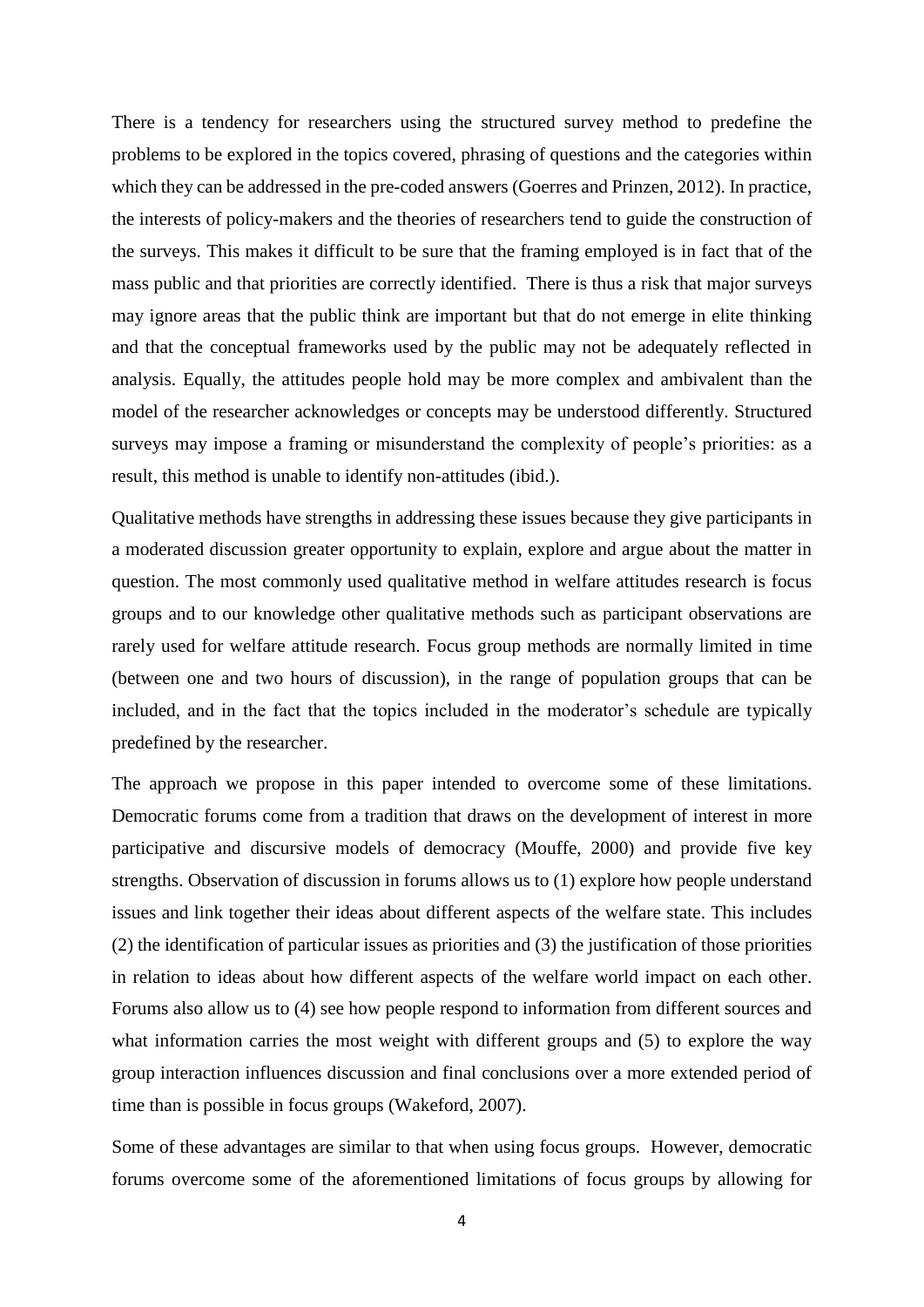extended discussions taking place over two or three days in which the participants are able to play the leading role in deciding the issues to be discussed and how they are approached. Most forums allow opportunities for small breakout groups as well as plenary discussions and for participants to consult information that they request provided by experts and are only very lightly moderated.

There are also some limitations. Analysis is detailed and laborious even when using modern computer-assisted coding techniques given the vast amount of data gathered compared to that of shorter focus groups or interviews. There are limitations in generalising the findings compared to surveys, despite its best efforts in including a diverse population covering a wider range of demographics and socio-economic groups. However the method does not pre-define the issues or pre-code responses. It is thus less likely to elicit responses to fit pre-coded response categories when those studied do not in fact feel strongly about an issue, a problem sometimes experienced when using survey data.<sup>ii</sup>

In this paper we do not have sufficient space to consider all contributions and strengths of the democratic forum approaches, such as that pertaining to how people respond to different types of information and the group dynamics and attitude formation that can be observed through the data (for more on this see, Zimmerman et al., forthcoming). We focus here on the first three strengths which relate to allowing for a better understanding how the population 'frame' their perceptions of the welfare state

## **III.** Framing welfare attitudes and the contribution of democratic forums

Framing refers to the point that the ideas relevant to understanding the welfare state do not emerge independently but are linked to other ideas which may support or provide a context for them (Druckman, 2001). In relation to welfare attitudes, ideas about the relative costs of services for different needs as well as the impact on society of the perceived behaviours encouraged by particular welfare programmes will influence priorities. Framings link together understandings of the world of welfare with ideas about priorities and justify the positions that people take up. They may be provided through mass media, politicians' statements or other communications (for example van der Pas, 2014) or be understood as part of people's mental mapping of the issues (Chong and Druckman, 2007). This paper focuses on the latter approach. In conventional welfare state attitude research (e.g., Blekesaune and Quadagno, 2003; Goerres and Tepe, 2012; Knijn and van Oorschot, 2008; Taylor-Gooby, 2010; van Oorschot and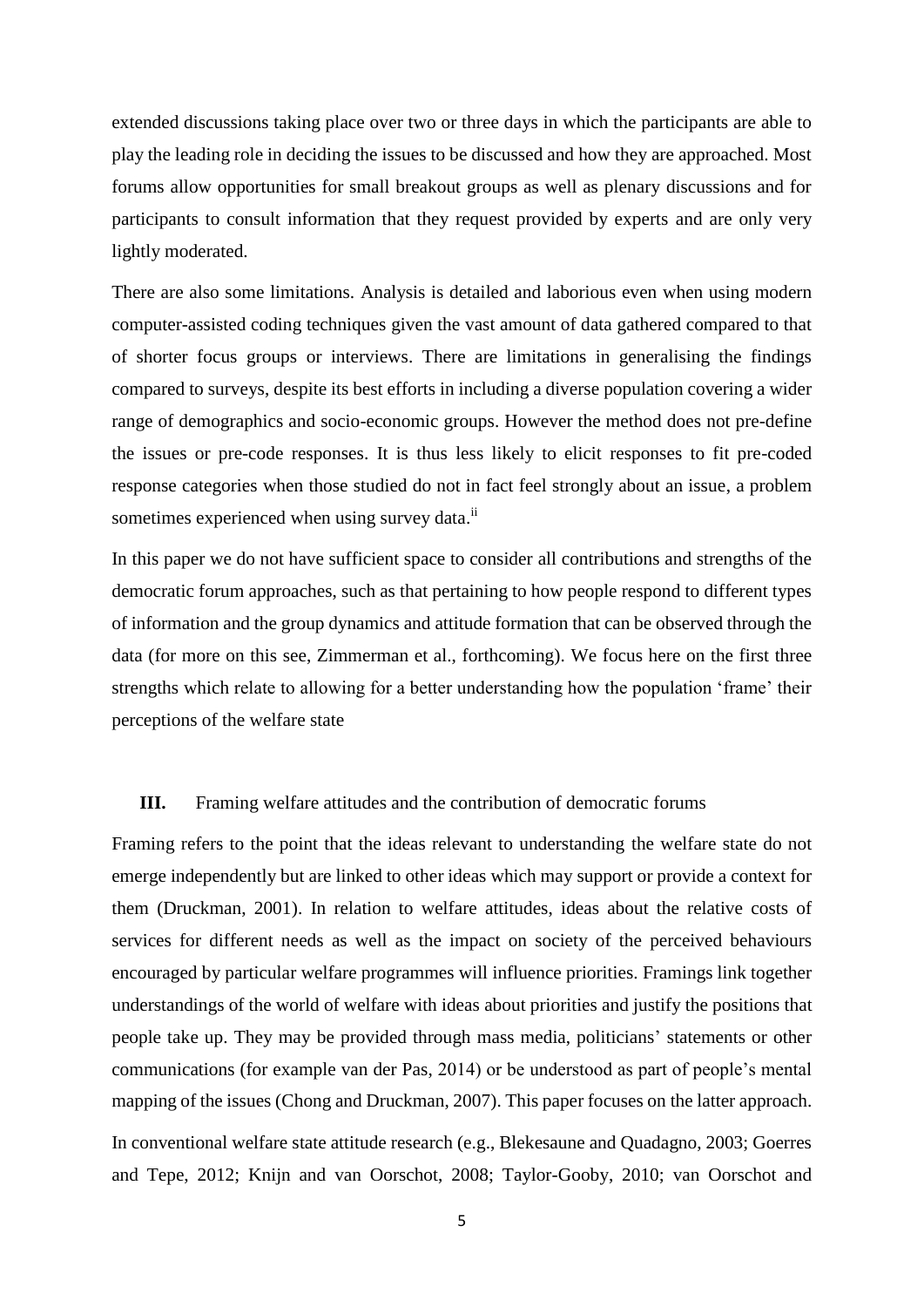Meuleman, 2012; Chung and Meuleman, 2017), welfare attitude preferences are understood to depend on self-interest, ideological beliefs, opportunity structures at both the individual level and the national level and the institutional framework in which they live (for more detail see the introduction of this issue). These results are usually derived from analysis of the covariate structures of variables measuring the various explanatory factors along with the dependent variable which it is intended to explain: support for a certain policy, and or preferences towards redistribution. A major limitation to this approach is that we are unable to demonstrate that the covariate structures correspond to factors that might or might not underlie people's attitudes. Democratic forums allow people to offer their own linking between ideas without reference to the conceptual structures of experts, to explain why they hold a particular attitude in detail over time, to say what they think justifies it and to shift or reinforce their position if they encounter other views. In many cases, the framings offered are not supported by academic argument or by the best empirical evidence. We suggest that democratic forums offer different and complementary insights to those gained from structured surveys and focus groups in examining people's attitudes towards the welfare state by allowing the observation of how people frame issues, priorities and justifications. Given their aforementioned limitations, forums have most value when used alongside structured surveys and other methods and improve insight into the finding of these methods.

We now illustrate these points by reference to a recent democratic forum exercise carried out in the UK, paying particular attention to the capacity of forums to identify people's key ideas on the topic and the way they link them to justify their positions: the framing that ties together priorities and justification.

# **IV. Methodology**

Our forums were carried out across two full days in a large metropolitan area in the heart of the UK (Birmingham) in October 2015, i.e. five months after the 2015 General Election and six months before the (official) start of the Brexit referendum campaign (Leruth and Taylor-Gooby, 2018). . They included 34 participants in a sample that was roughly proportional to the make-up of the UK population in demography (gender, ethnicity, age grouping, and family composition) older and, younger people, those with dependent children those without, and socio-economic characteristics (employment status, class, and education levels those in work and those not and by class, education and ethnicity. We must however, note that there may be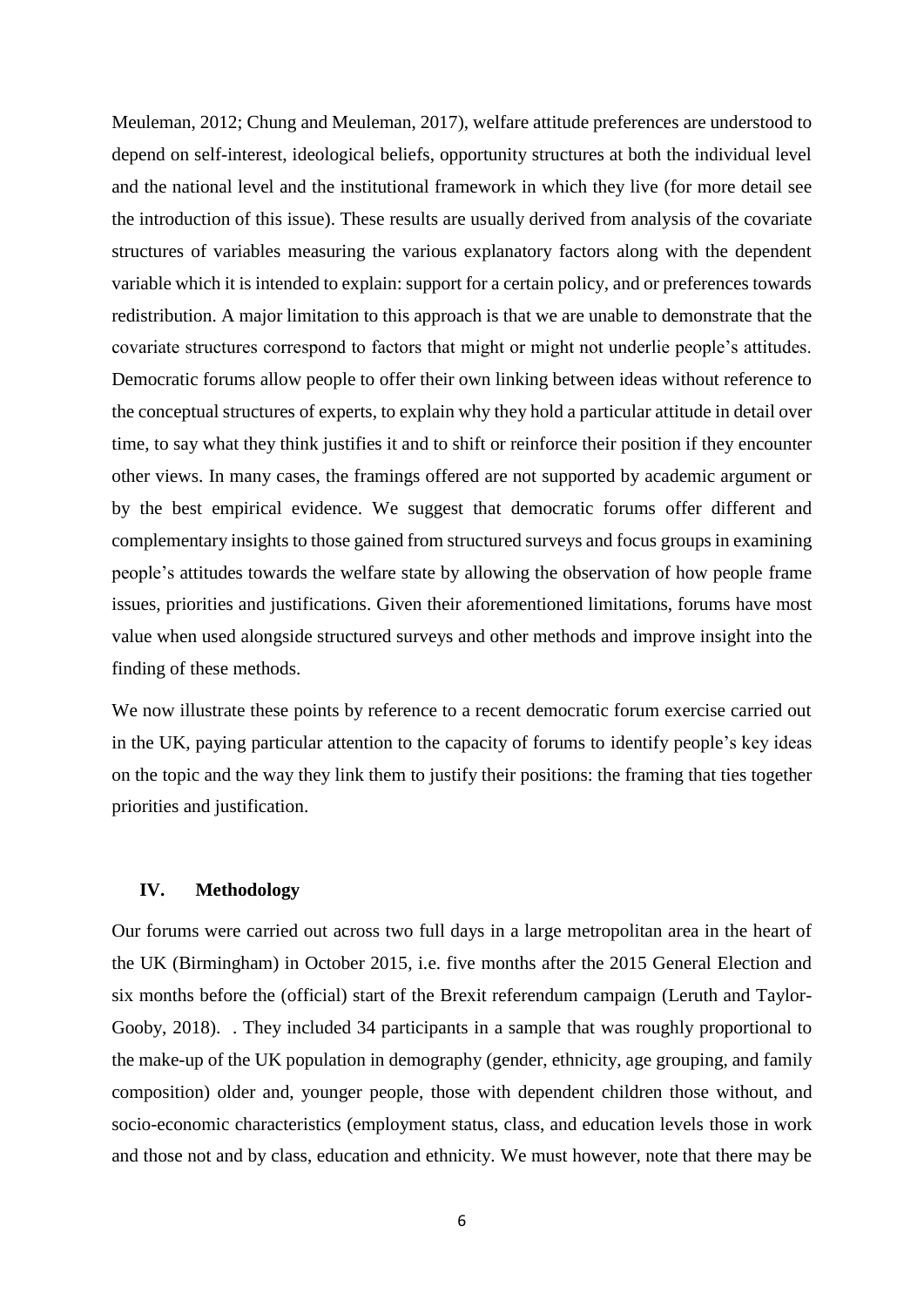some self-selection of those interested in taking part which may influence the representativeness of the sample. The overarching question discussed over two full days was as follows: 'What should the priorities of the UK government be for benefits and services in 2040?'

The process of the forum was as follows. At the beginning of day one, participants were asked to identify the key themes and priorities they consider relevant to the future of the UK welfare state, with no input from the research team. The five themes selected by participants were, in order of importance: immigration; lack of money (regarding welfare state financing); unemployment; overcrowding/ageing population; and lack of/access to education. These themes were debated throughout the first day. The second forum took place two weeks later. Between the two days of discussion a stimulus package of relevant factual information was distributed to participants in response to questions raised by participants at the end of the first day. The information provided focused on key welfare state issues, such as immigration rates, the cost of various services and the number of claimers for the various benefit. For further details see Taylor-Gooby and Leruth 2018).

On day two, participants were asked to prepare and justify policy recommendations for the future of the welfare state. The objective of this activity was to give some direction to the discussions. In contrast to day one, the discussion was structured around five broad themes imposed by researchers: income inequality; immigration; gender; intergenerational issues; and labour market. This list reflected the main themes in academic debate and was imposed in a departure from standard democratic forum procedure to ensure comparability between the various national forums carried out as part of the cross-national WelfSOC project. There were two major differences between day one and day two: we conceptualised the issues more broadly (referring to labour market issues, which includes education and training opportunities, rather than unemployment, and intergenerational issues as a demographic concept rather than simply an issue of pressures on the welfare state from an ageing population); and we included gender inequality as an issue (in parallel to the class and income inequality which had emerged spontaneously on day 1, and which we associated on day 2 with the labour market). Discussions took place in plenaries at the beginning and end of each day and in smaller breakout groups of 10-12 people, to facilitate interaction. In each breakout group, participants sharing one specific socio-economic characteristic (i.e. self-employed, unemployed or ethnic minority status) were over-represented in order to determine how shared characteristics contributed to group dynamics. In total, 35 hours of discussion were audio and video-recorded.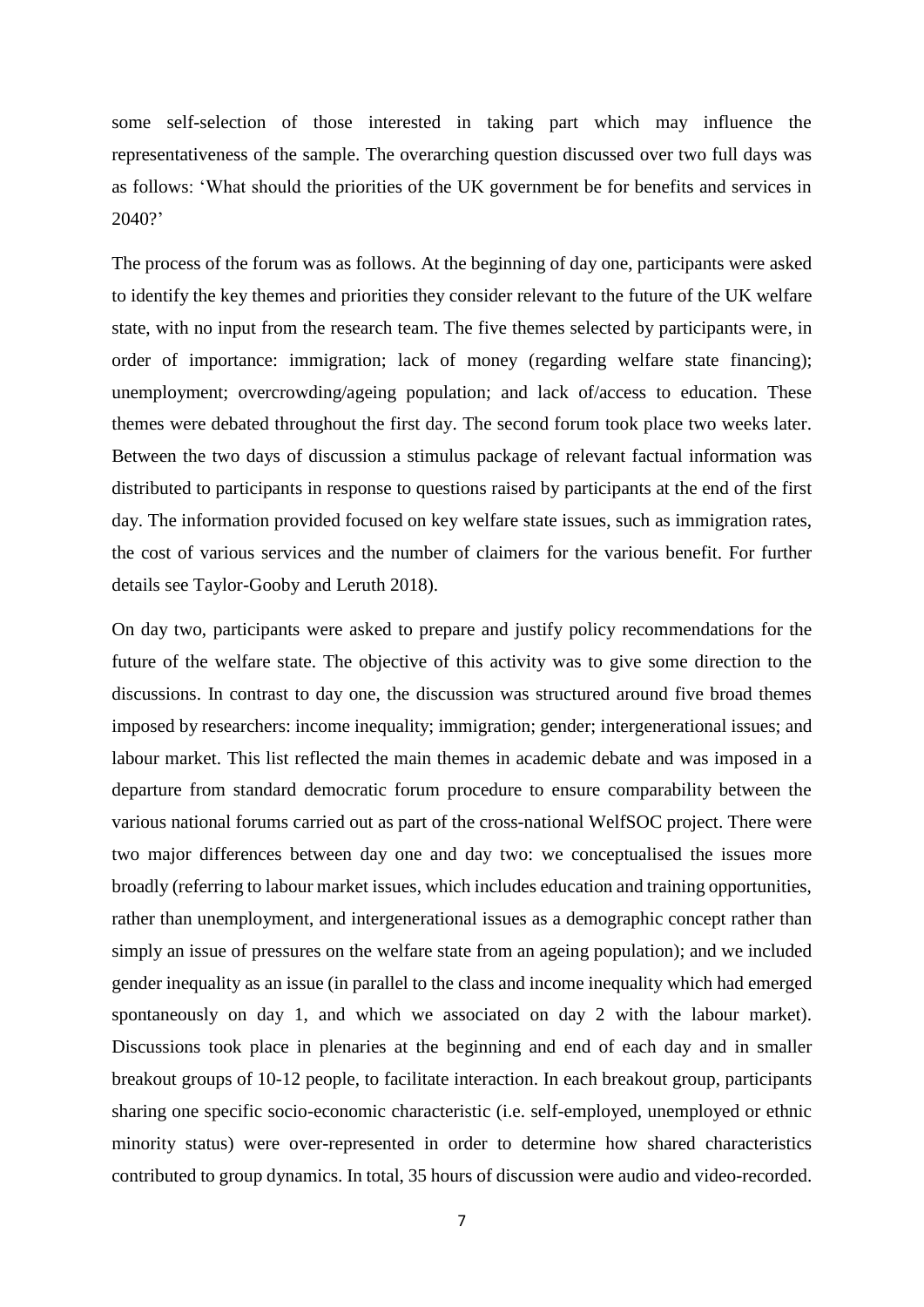Analysis took place through a process of coding themes and ideas and tracing the development of arguments. Data was coded with Nvivo, starting from the five issue areas identified by participants, and expanded the list of codes through iteration on the basis of topics emerging in the discourse to identify 21 topics in all. We then examined the structure of the various discussions paying particular attention to the themes which dominated and the arguments that were used to support them, as the discussions moved to a conclusion in the final plenary.

# **V. Findings**

Before providing the results of the forum, we would like to discuss briefly the main characteristics of the UK welfare state. The UK is often seen as a liberal welfare regime, heavily reliant on market focused approaches and individual responsibility (Esping-Andersen, 1990). Welfare policies are generally targeted and there are high levels of inequality and poverty rates, especially after the series of tax cuts and cuts on social care and benefits carried out in recent years as a part of a larger set of austerity measures. Despite the low levels of benefits, stigma towards benefit recipients especially on unemployment benefit is prevalent (Baumberg, 2016). Over the past decade, the issue of immigration has been high on the political agenda, especially at the time of the fieldwork when the Conservative government committed to reduce net migration 'to the tens of thousands' and with immigration being a decisive issue discussed during the Brexit referendum campaign. Other concerns in relation to the welfare state include the crisis of the National Health System(NHS), lack of housing, collapse of social care systems, and issues of low productivity growth within both state services and the broader economy (for more detailed analysis see Taylor-Gooby et al., 2017).

#### *Framing the UK Welfare State*

The framing of the future of the welfare state used by the majority of participants linked together practical and normative issues: perceptions of the financial unsustainability of current provision were combined with a morality of individual responsibility through a view of the state as inherently wasteful, inefficient and above all counter-productive in the way it allocated resources and failed to reinforce the work ethic. The UK welfare state was seen to face pressures primarily due to immigration, since immigrants were believed to impose a burden on public services that far exceeded any contribution through work and tax. Other pressures were the cost of pensions and health care, generous unemployment benefits and overseas aid. The weakness of the state was indicated by its failure to control immigration, cut benefits, tackle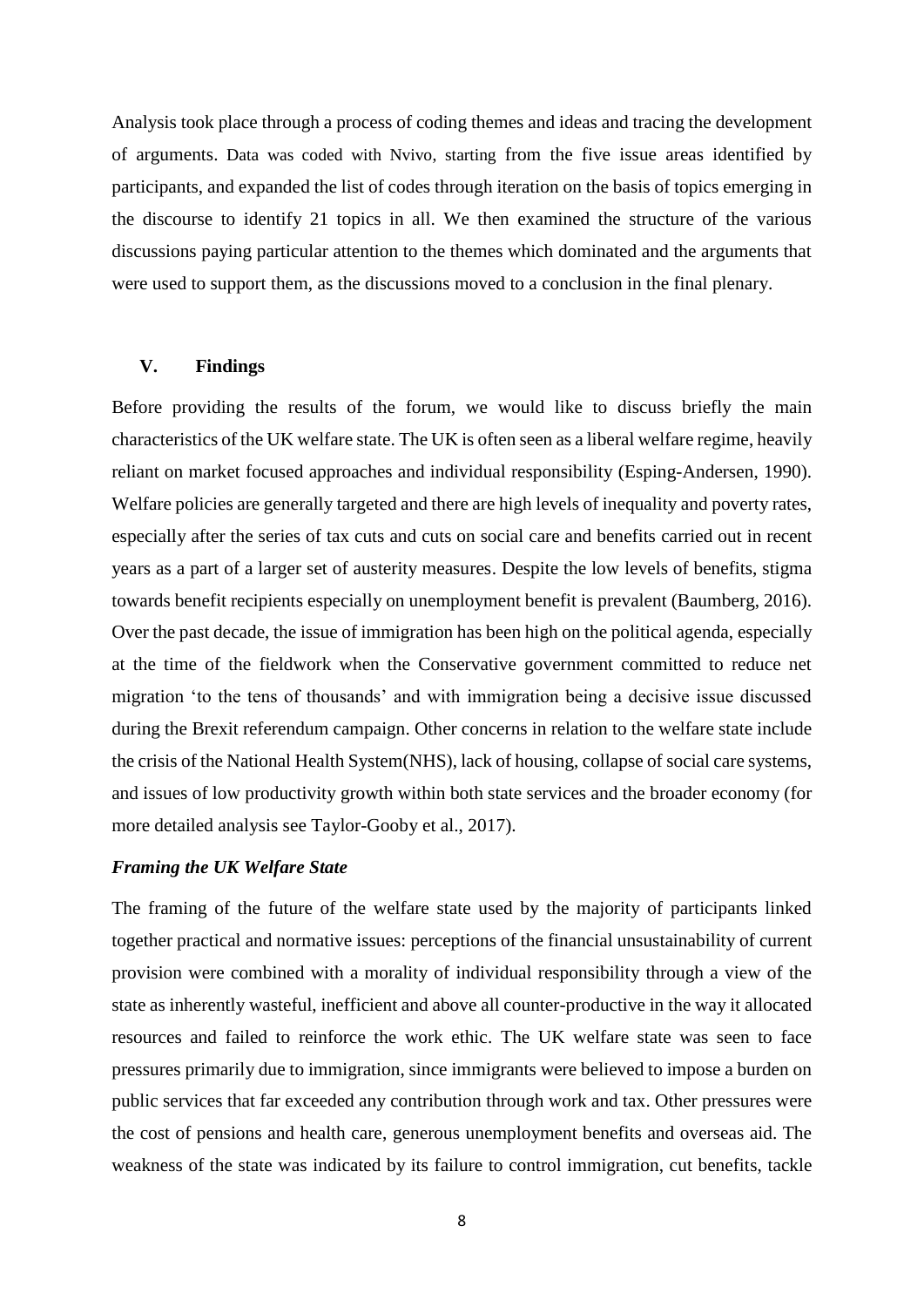dependency, finance pensions and health care and making sure that multinational companies pay taxes. At the same time the main services, pensions and the NHS, were highly valued and most people regretted what they saw as their unsustainability. The needs of vulnerable groups were discussed in relation to the same principle of desert which explained why immigrants and workshy unemployed people did not deserve help. Some refugees and people who could not work merited help, together with people who worked for inadequate wages and on precarious contracts such as zero-hour contracts. The policies desired for the future were built round the idea of deservingness: the state's main role was to provide opportunities for people to work effectively and contribute to the economy and to society. In many cases, this was thought to be possible through provision of training, education and cheap available childcare. This logic links practical and moral ideas together and leads to two overall framings, one stressing the unsustainability of the welfare state in view of current pressures and damage to the ethic of individual responsibility, the other concerned with social investment, opportunity and enhancing commitment to work. We trace these frameworks in more detail in the following sections.

# *The first framing – the misdirected welfare state*

The core idea is that the UK welfare state faces severe pressures and is incapable of managing them. Government spending was seen as poorly controlled and inherently wasteful:

"..there's a lot of waste in publicly funded things, because nobody feels that it's real money. It's kind of public money, so therefore accountability I think goes out of the window" (UK P-87).<sup>iii</sup>

Accordingly, the public sector was heavily criticised for a lack of accountability and transparency:

"Somebody's given £10, £15, £20 million, whether it be council or a government department, they've got to say what they're spending the money on, where they're spending the money and what are going to be the benefits to us as, as part of the society, yes so there's got to be more accountability of where the money's going and what it's being spent on and more transparency" (UK P-84).

UK contributions to the European Union are also seen as an aspect of the government's failure to control spending and direct it where it should be going: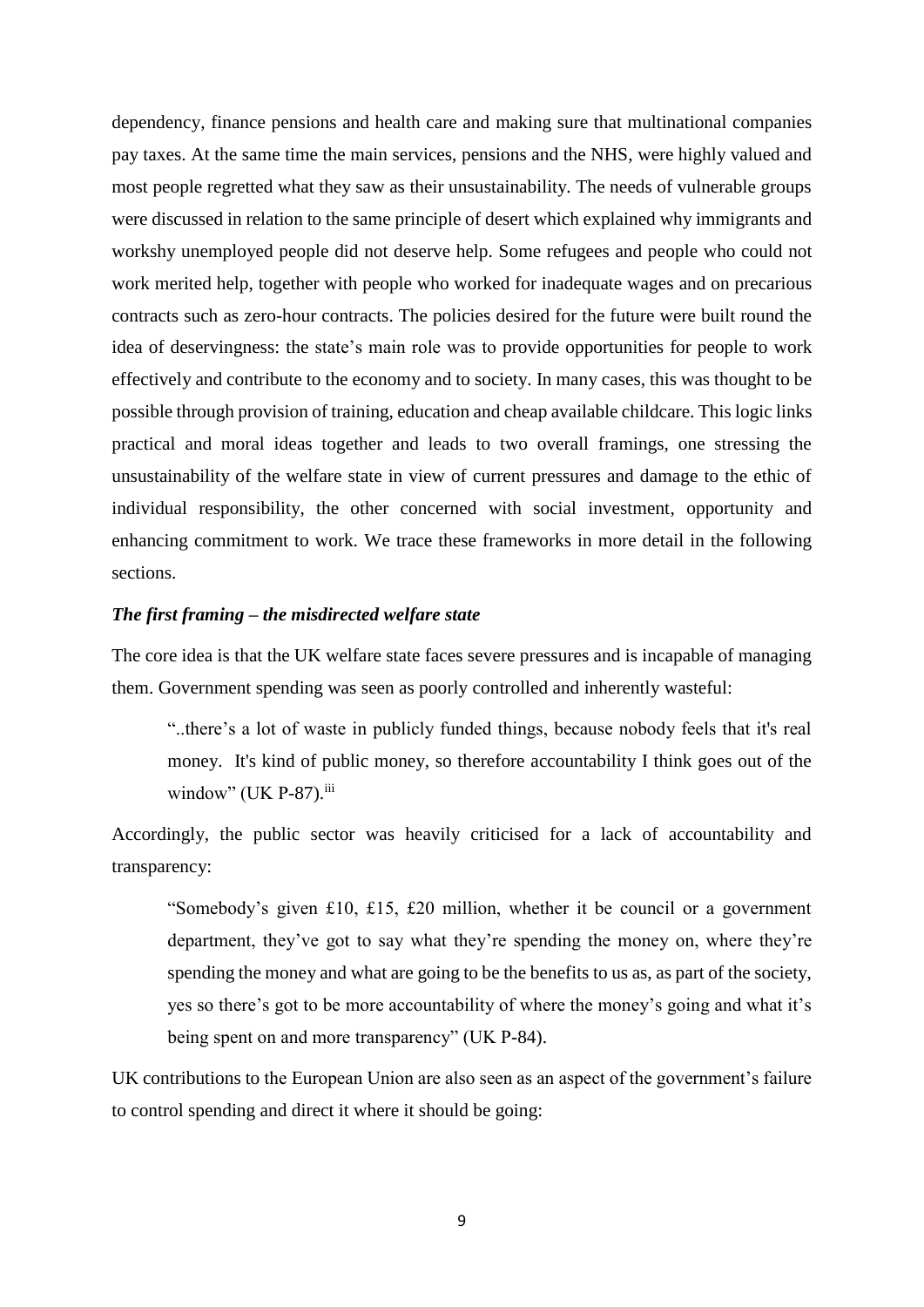"[W]e really ought to make enquiries into the amount of money that's paid by this country into the EU, the astronomical amount of money that is paid into the EU every week, billions." (UK P-85)

Many highlighted that fact that they do not know how taxes are used and profligacy in overseas aid was often cited in relation to this.

Immigration was perceived as by far the biggest challenge to the UK welfare state. It was framed by most participants as a major strain on state spending in areas like health care, education and housing through increased demand. Several participants believed that immigration damaged the sustainability of the NHS:

"there's no way I would pay for an NHS service for people to come in and abuse it, I would pack my stuff and I would go and live in Australia" (UK-P80).

These views were expressed across the parallel breakout groups and also in plenaries. However, participants made a clear distinction between 'economic migrants', who came to the UK for a better standard of living, and 'refugees', mostly from the Middle East and North Africa, who seek asylum and this introduced the moral value of vulnerability:

"the people who are trying to get away from war and then you've got the economic refugees who haven't really got a reason for leaving where they live except they want to get some more money" (UK P-45).

Economic migration was mostly framed as having negative material consequences: "[w]e are a small island so we can't keep bringing people in" (UK P-86) was one of the key justifications from the participants, who overwhelmingly favoured the introduction of an Australian-like points-based entry system to cut immigration and reduce what they saw as the resulting strain on public services. Nonetheless the participants expressed considerable sympathy for refugees.

The view that in any case incomers were a burden than the UK could not sustain predominated:

"Obviously, if we keep going on as we are now, there'll be a lack of housing and space to house people. So hopefully, it'll reduce that. Again, it puts a strain on the NHS. And hopefully, it will put some people off coming because they won't be…we're not the Promised Land, you know" (UK P-45).

[…]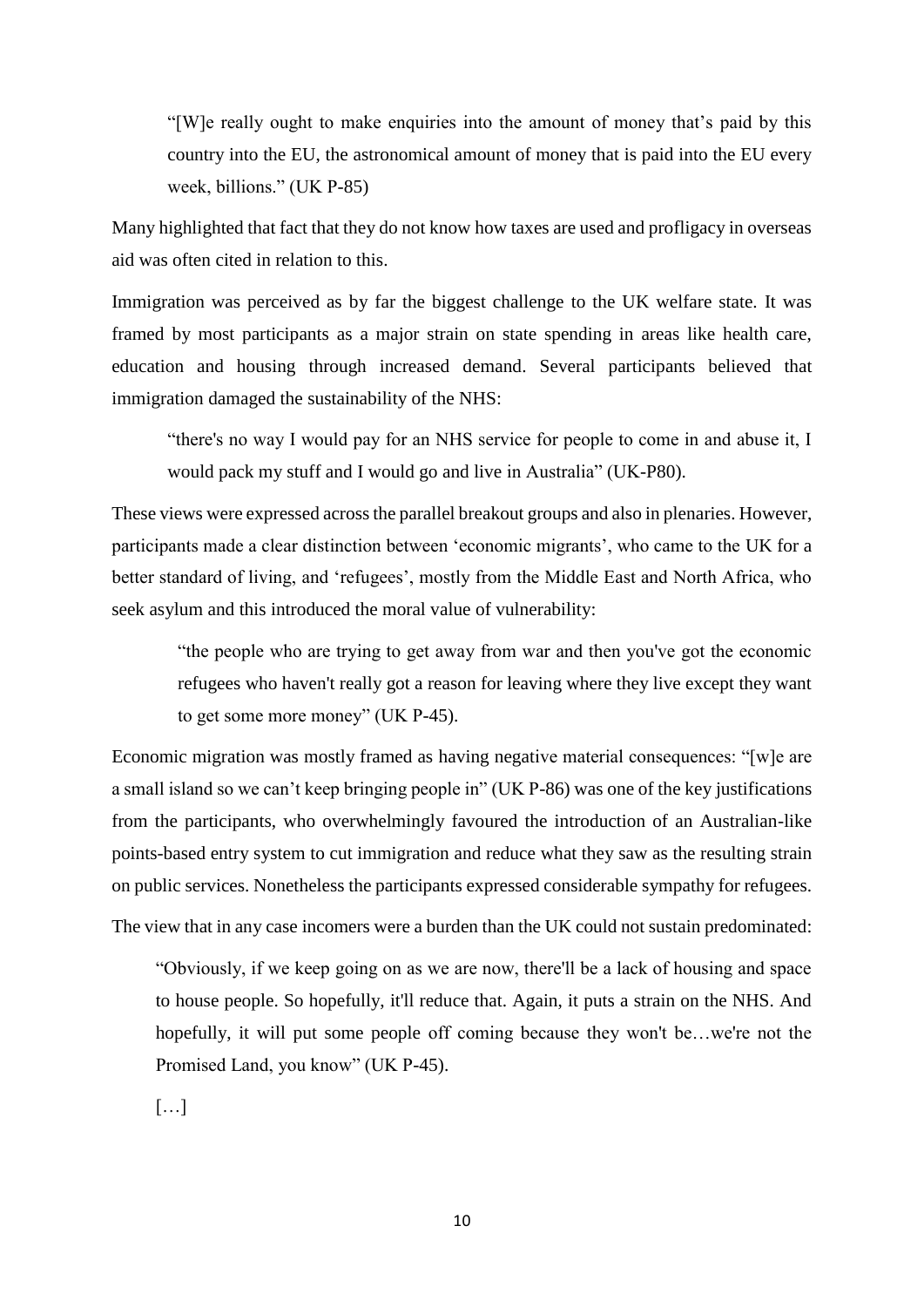"I think you allow immigration more and more and more, the Government have to spend more money on benefits for them instead of putting the money into education and social care and other kind of stuff." (UK-P61).

This discussion illustrates how groups would come to agreement reflecting the strongest view and contrary reviews tended to fade from discussion.

The participants tended to see immigrants as benefit recipients and a burden on public services, rather than as net contributors. Furthermore, participants perceived immigration to be a major cause of high unemployment, due to increased competition for what is seen as a limited pool of jobs:

"It's an issue because it's probably restricting our British citizens from having access to you know, like education, to job opportunities. It's simply because, you know we have Europeans and other people from around the world coming in and it's restricting and taking all the opportunities that we could possibly have." $(UK - P n.i.)$ 

However, a minority of participants also acknowledged the contribution immigrants make as workers:

"[…] if you look at the NHS, it's a lot of the immigrants who sort of work in there, nurses who come over from Africa and things like that" (UK-P66).

In spite of this, almost all participants agreed that current levels of net migration are too high and need to be addressed, to avoid further strain on the welfare state.

Perceptions of how government managed unemployment heavily influenced participants' framing of the welfare state as a burden. This was both a material and a moral issue, since benefit abuse wastes money and undermines an individual's sense of responsibility. This is linked to the previous two factors in that unemployment benefit was an example where the government made unjustifiable decisions and where spending is perceived to be out of control.

"You see people in the paper, on a weekly basis, 'I'm fifty, I've never worked in my life, I live in this massive great house, I get all these benefits, why would I need to get a job?' And that's the government's fault for not keeping tighter control" (UK-P n.i.)

Government benefits for unemployed people are also seen as a further aspect of state incapacity because they are believed to damage incentives and lead to irresponsibility, damage moral responsibility that can be pass on to future generations: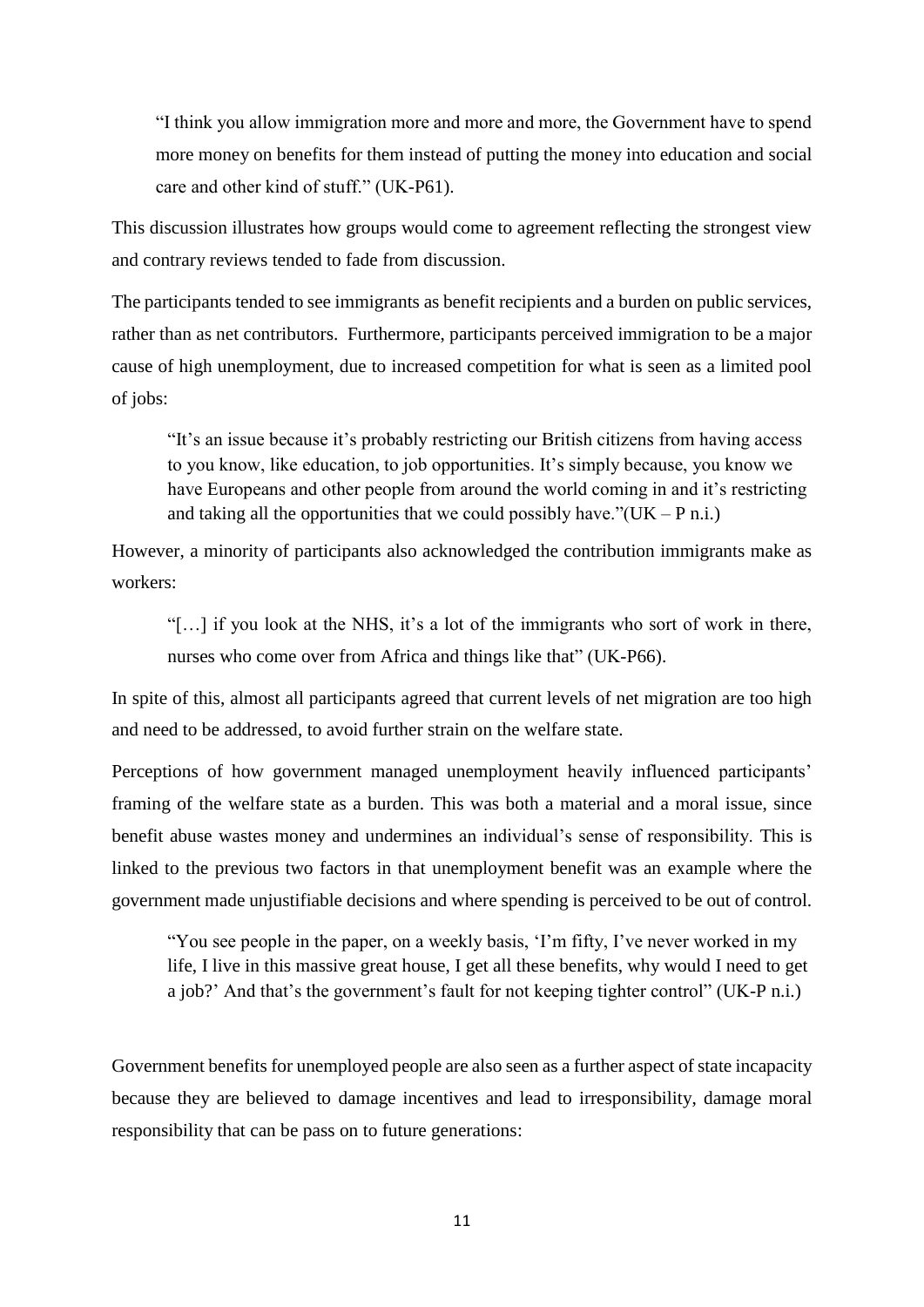"I think we're too soft on unemployment. I think, you know if you, you know, if you're fortunate to have a job and you're being made redundant or anything like that, why should it be so easy still to live on benefits or state money and not feel the get up and go to have to go to work?" (UK P-68)

"… the poor children being born into a society that encourages financially the mother to have another child because she gets paid more benefits, what sort of chance are they going to have with life and role models" (UK P-84)

This problematic nature of benefit dependency was also linked to the low pay and working conditions for workers such as those on zero-hour contracts, who might be demoralised through work that was unpleasant and paid worse than benefits.. This was also linked to the tendency for companies to hire foreign labour especially in times of global competition and possibility to relocate elsewhere.

"people on zero hour contracts, they're not entitled to the same things as permanent full time employees […] they don't qualify for sick pay, there's no guarantee of work, they're not paying the […] tax or National Insurance, […] they can't get loans, they can't get a mortgage, they don't know when they're working, they have really no say" (UK P-45).

"How can someone on benefits be earning, be getting £40,000 a year and the average person is probably getting around £21,000 to £22,000 a year, working hard, and they're getting double the amount? It's not fair" (UK P-43).

"[T]here's a belief that it's easy to remain unemployed because you are given the handouts and that people are unwilling to do lower paid jobs. They don't want to sign a zero hour contract, [...] but somebody from abroad will come and they'll happily sign it, because a job's a job, and they'll work as many hours as they can but we've also said companies outsource and because small businesses have to pay such taxes then it might be cheaper to make a product abroad and ship it in, or car parts, a factory will close and it will go to another country." (UK  $P - n.i$ .)

The core idea here is vulnerability: the contracts make life worse for a particularly vulnerable group and this was widely seen as unfair. Moral commitments associated with the needs of vulnerable people also conflicted with the assumption that costs were unsustainable. This led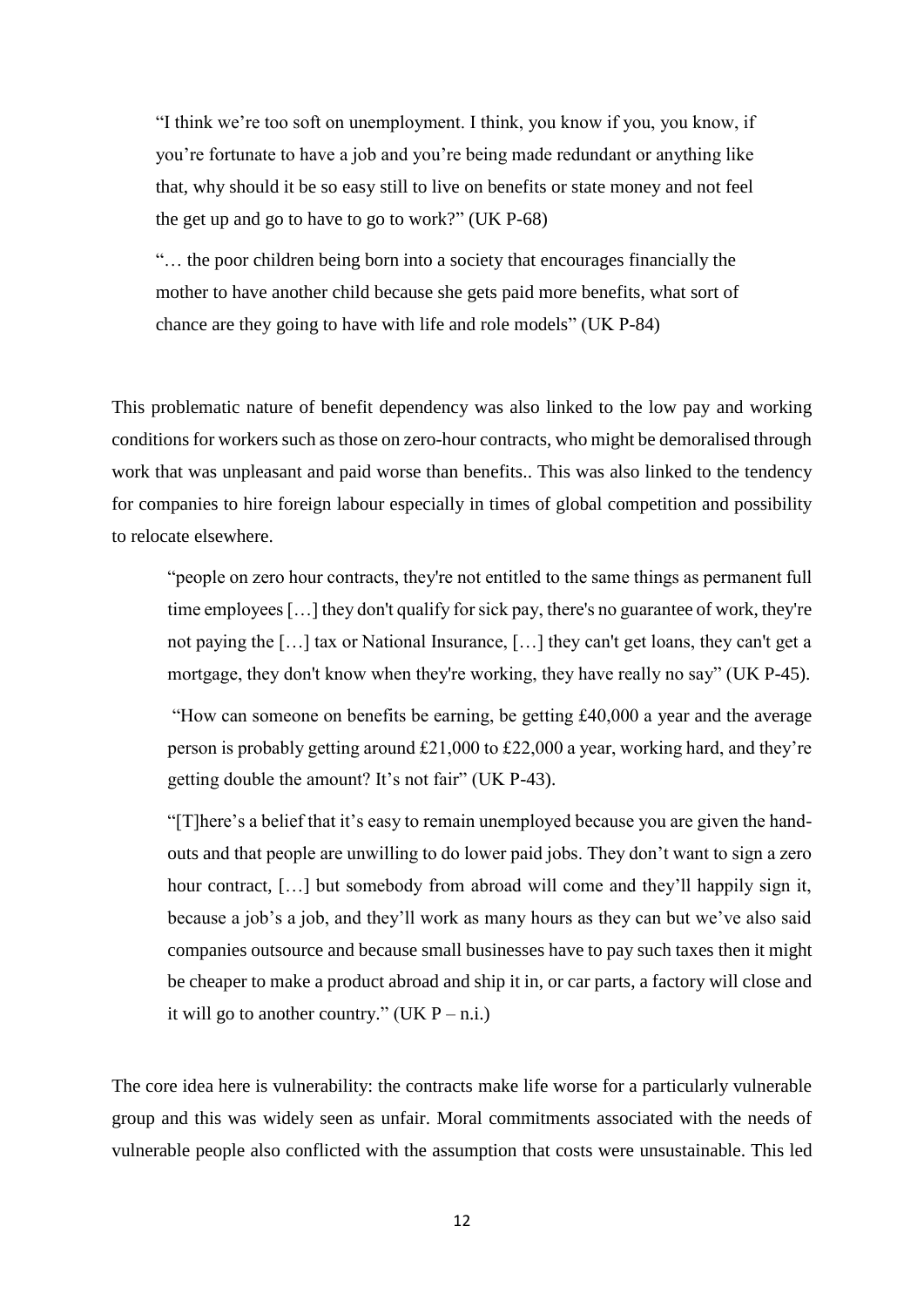to discussions regarding cuts in three other areas: overseas aid, highly-valued health care and pensions.

The widely-held view that overseas aid was an area in which perceived British over-generosity indicated poor judgement by government was mentioned earlier. Some participants defended aid and this created divisions within the group. These members argued that helping other countries is a key British value, much like welcoming refugees, drawing on the notion of helping the vulnerable:

"[…W]e need to care for those people. In other countries whereby we consider, you know, us as human beings we have some sort of moral…" (UK P-67)

Others, however, believed that the government is sending too much money abroad and should care about domestic issues first and an overall consensus to cut back on foreign aid and most believed that aid was an extravagance:

"Priorities should be here at home, and our needs, the public's needs, the country's needs. The future, we're talking here now" (UK P-49).

The NHS is the most highly-valued service in the UK and this was reflected in the discussion. There was agreement that cutting health tourism and imposing greater responsibility on people for managing their own health through lifestyle choices would contribute to savings, but the overall conclusion was that the service was unsustainable:

"If we keep doing what we're doing the [NHS] is going to be bankrupt, … it's going to run out and it cannot sustain itself" (UK P-84).

 $[\dots]$ 

"It will have to change, it's got to change, but I mean, it's the biggest gift that…I mean, it's a thing of beauty, isn't it?" (UK P-84)

"Absolutely, the best thing England's ever introduced" (UK P-87)

"It is, yes, but it is being abused already" (UK P-84)

Similarly pensions provoked debate about the value and the difficulty of meeting the needs of a vulnerable group. When one participant argued that pensions would simply be unsustainably expensive in the future, another responded, to general approval, that pensions provide "a quality of life, not work yourself to death until you're 75" (UK P-44). When one breakout group proposed increasing the retirement age to 70 or 75 and stopping funding the basic state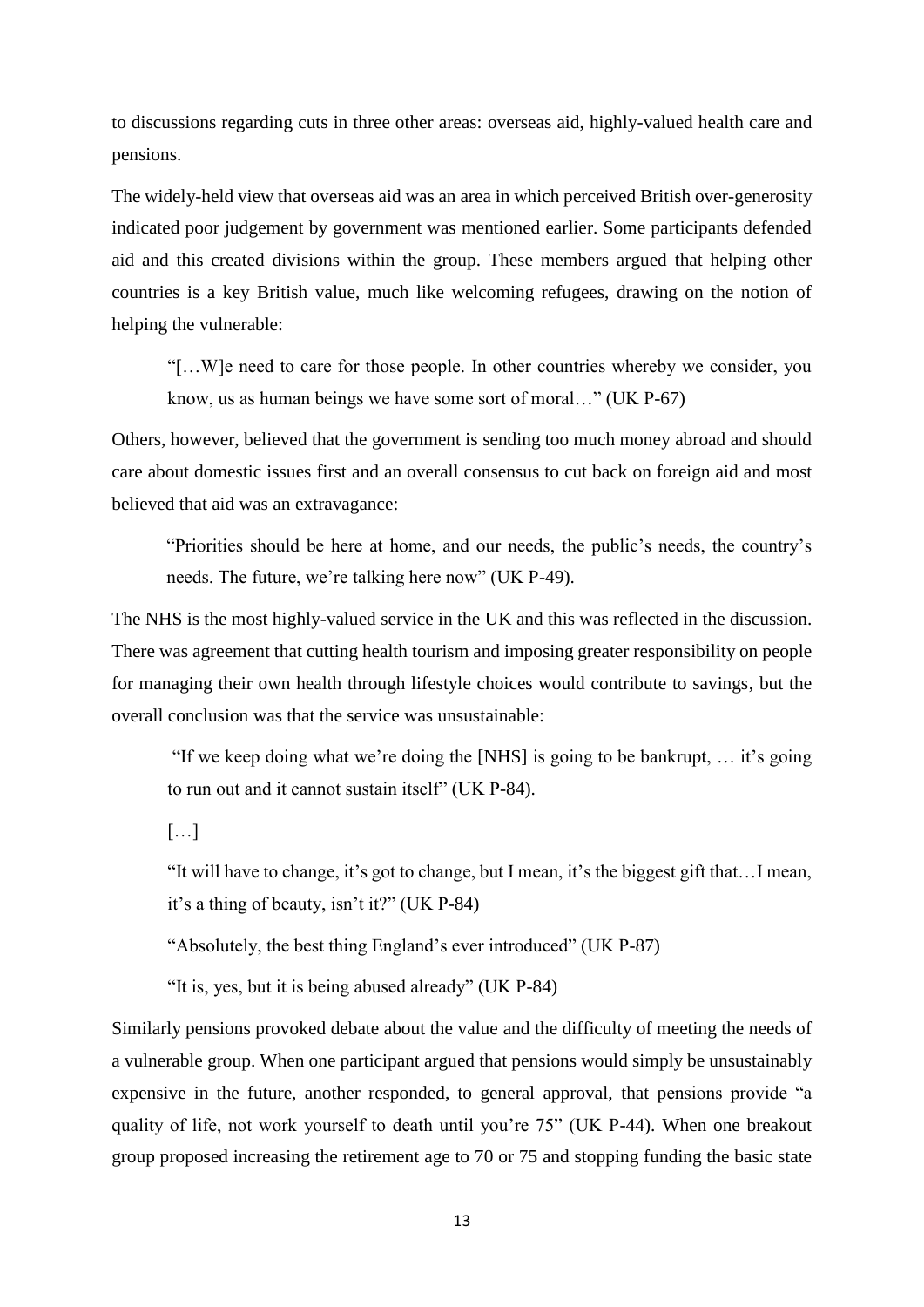pension ("we just didn't think the funds would last unless we did something like that" – UK P-85), participants from the two other groups raised objections:

"[this] policy is, like, to create more unemployed people if they raise the retiring age to 70 or 72. In 2040, it's going to cause more unemployed people than employment. That's not going to help the economy" (UK P-43).

However the consensus was that universal pensions at current levels were also unsustainable although a means-tested pension might remain:

"It all came round to the fact that, in 25 years' time […] because of increases in the NHS and people living longer, and more people at retirement age, it's just going to be impossible to do the maths […]it's going to be a totally different system in 25 years' time than it is today  $[\dots]$   $\dots$  12 million now  $[\dots]$  That's going to go up to 20/25 million and it's just going to be impossible" (UK P-84).

These commitments to fairness and meeting the needs of vulnerable groups, for example by scrapping zero-hour contracts, and maintaining provision in health care and pensions conflicted with the framing of ideas that linked unsustainable spending and misguided government and set against it the value of individual responsibility.

However no-one offered a counter-framing that brought these ideas together. A thoughtful comment by the spokesperson for one of the groups in the final plenary drew the arguments about responsibility, benefit-dependency, immigration and unemployment together and is quoted at some length.

"it's easy to remain unemployed because you are given the hand-outs and that people are unwilling to do lower paid jobs. […] Reducing […] immigration or making sure that only a certain set of people come into the country will mean that there are more jobs to go around the people that are here…" (UK P-46)

In general, stronger views tended to emerge as a consensus and weaker views to dwindle. The claims about state wastefulness reinforced each other as did the ideas about dependency,; allowing more immigrants who were a burden on public services to enter the country and the way benefit generosity and failure to control exploitative employers eroded work ethic morality. There was no corresponding integration of the minority ideas about helping vulnerable people, refugees and the unemployed and consequently no redistributive way forward. The upshot was that discussion in general moved towards the view that immigration, and spending on pensions, health care, overseas aid and unemployment benefits were key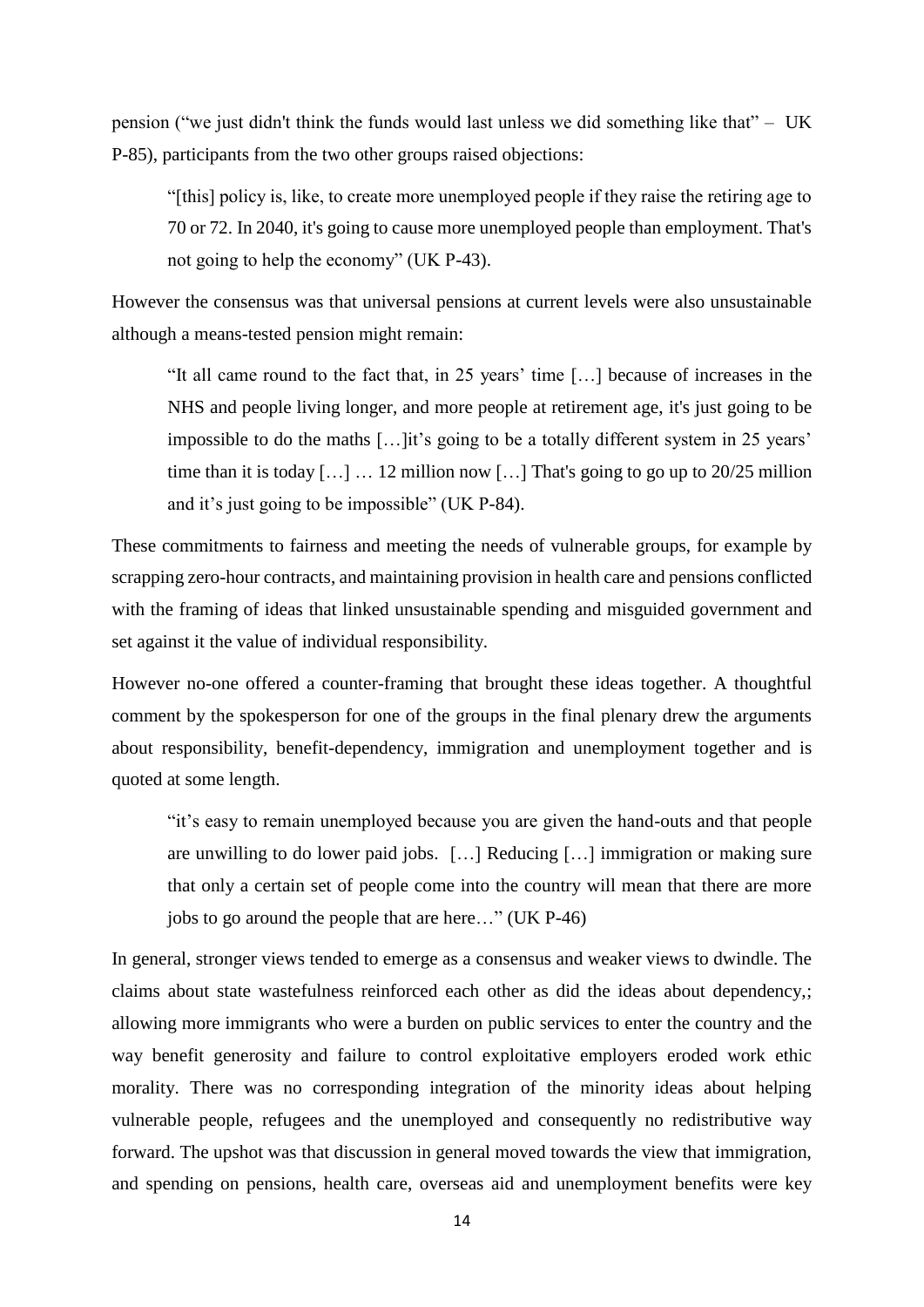problems. Government profligacy should be brought under control and most importantly immigration cut back in the national interest. This would help to contain unemployment and health care spending by making more jobs available. It would also save spending. The profligacy of government also damaged worker morale through poorly regulated unemployment benefits and this fed back into damage to the economy.

### *The second framing: social investment as intervention*

Alongside the first framing of the misdirected welfare state, a second emerged related to intervention and social investment. This linked employability, education, training, opportunity and individual responsibility. The core idea is that it is low skills, poor labour market opportunities and working conditions that generate unemployment and poverty, and that these issues can be tackled in the longer term through better training and a restructuring of education. Better opportunities will instil a stronger sense of responsibility into individuals and reduce welfare dependency, linking together a moral and a practical discourse. Participants were particularly keen to see better training opportunities for less academically successful young people, often summed up in the idea of apprenticeships. The following summary received a lot of support as a key priority in the final session.

"We need to think of some more long-term solutions …. Education, investing the money in the education to try and combat unemployment. We discussed a lot around [how]... to retrain the youth... with apprenticeships to keep employment on a rolling scheme .... Cracking down on tax avoidance that we see in a lot of large companies... Limit money to other countries." (UK P-64)

Apprenticeships and training opportunities are also seen as directing behaviour in virtuous directions:

"There would be no layabouts on the street, causing trouble."(UK P-47)

More generally training and jobs would help instil responsibility:

"Until we get to the state where people are taking responsibility for their actions then it's always going to be the same. So that's something that's got to change before 2040 …" (UK P-84)

This links together the two framings. On the one hand, participants stated that it is simply wrong hat government benefits allow unemployed people to sustain a living standard close to that of the low-paid. On the other, they also voiced a need to support individuals in taking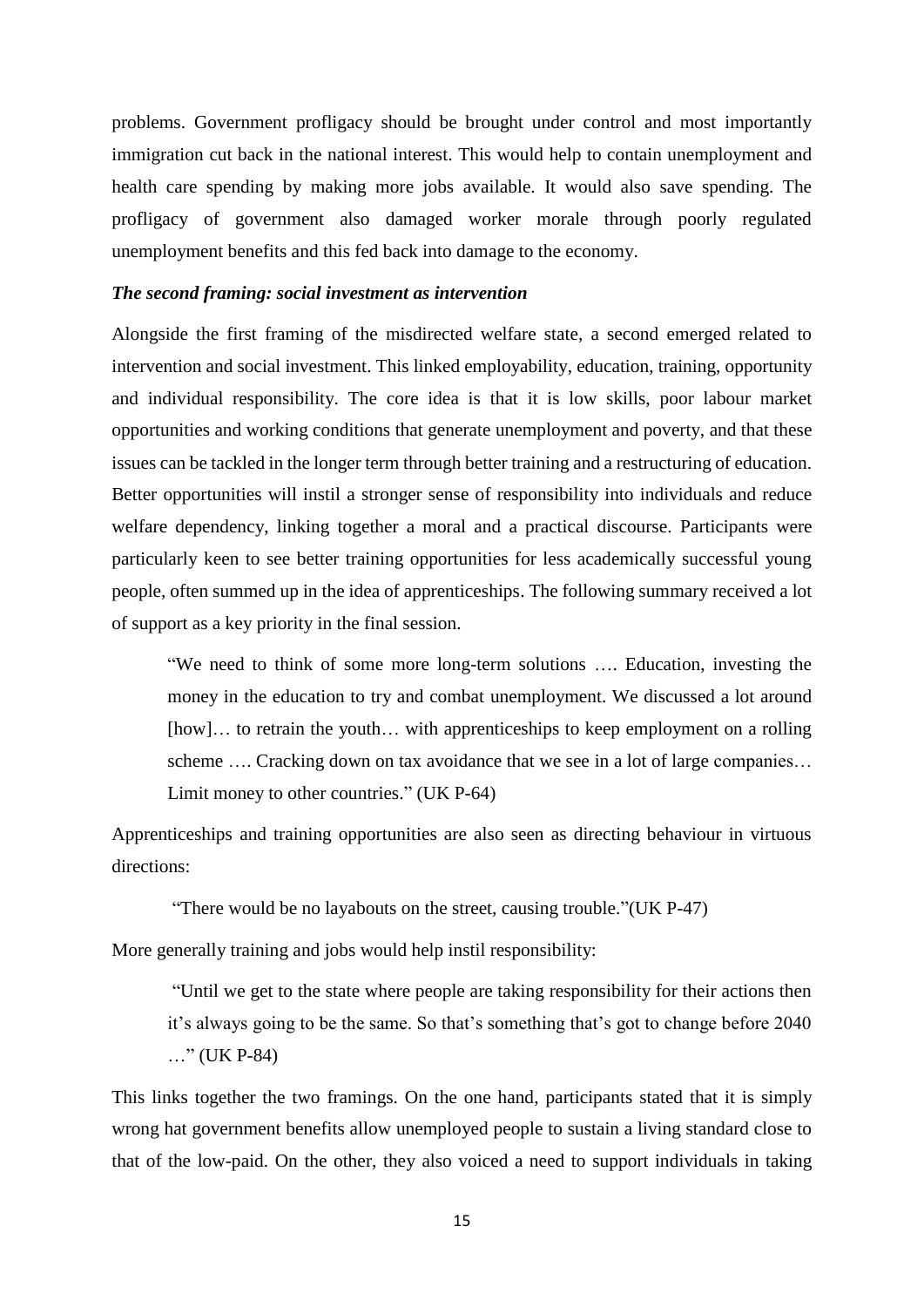responsibility for themselves and contributing to the society by providing better labour market opportunities and training.

These arguments were drawn together by one participant who linked the different points as follows, to general approval:

"People who aren't working and they're receiving benefits, we discussed the fact that, [...] they should have to contribute in some way, be it charity, voluntary work or whatever. We said the current system effectively encourages people to stay out of employment […] there should be equal opportunity, equal access to education, so perhaps more money invested in trained skills and apprenticeships. There should be tax credits or tax incentives for companies to provide more apprenticeships, not just for the young people but also people that want to retrain, and that would obviously in the future bring tax back round, more people being employed. We said that another issue with apprenticeships is they're not potentially giving people a future. Some companies are opting into apprenticeships just to gain government funding […] zero-hour contracts is another issue". (UK P-67)

Interestingly, the issue of gender was not raised unprompted by participants on the first day, and when introduced on the second day many found it of little relevance and did not frame it in terms of inequality. Many academics argue that weak provision combined with assumptions about the gender division of caring responsibilities systematically discriminates against women (Lister, 2003; Orloff, 2010), but most participants seemed to identify 'gender' as a narrow theme focusing on equal pay:

"You don't hear people talking about that" (P-88)

"In 2040, right, I think the gender won't be a problem, men and women earning, be used to be same level" (UK P-48).

However, there was considerable support for affordable and accessible childcare. It was clear that many were aware of the limited availability of places and very high costs:

"It's very expensive, very expensive. If you've got a job and you're not earning loads and loads of money, and you have a baby and then you go back to work, half of your money, well even more ... would go on childcare" (UK P-41).

Participants argued that the state should invest more in childcare facilities and reduce costs for working parents. The rationale was not expressed in terms of gender rights, but in terms of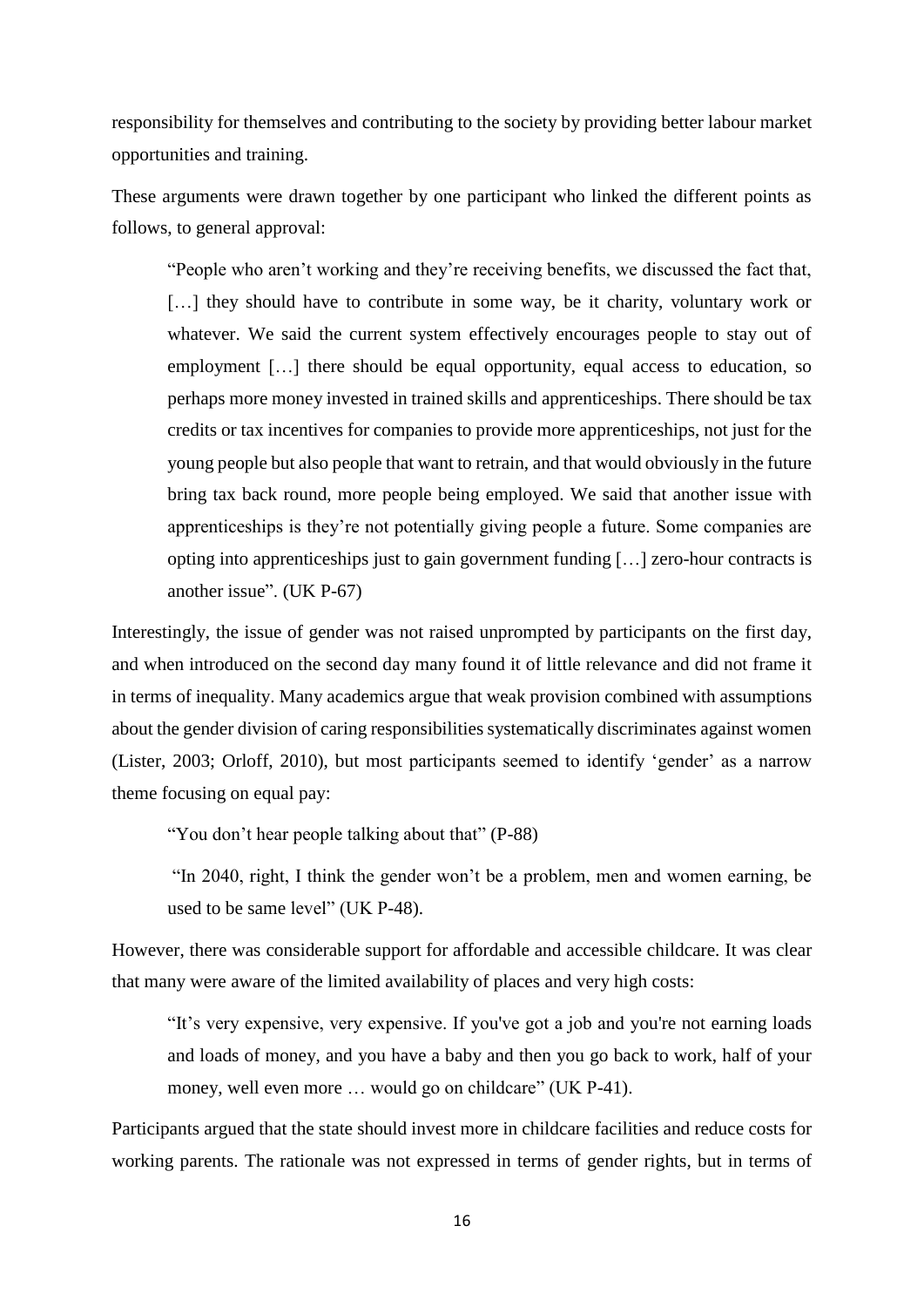expanding labour market opportunities, to benefit national economic interests. Accordingly, participants voiced a need to enforce the involvement of parents in productive activity when receiving free childcare.

"With more women back in work and earning fair wages then they're going to be paying more tax." (UK P-43)

"[parents who receive free childcare should] do something, even if it's an educational course or […] training" (UK P-84)

Some participants saw childcare as also a part of a larger social investment strategy focused on future economic development. This linked up with the first framing through the belief that benefits and welfare state inefficiencies hindered active participation in paid work; the state should promote people's active involvement in economically productive behaviour.

#### **VI. Discussion and conclusions**

In this paper, we examined data from a UK based democratic forum study to examine the usefulness of this method in understanding the welfare attitudes of individuals. We argue that forum data allows us to better examine the priorities and justifications of attitudes and to see how information is linked together in the way issues are framed.

We found that participants perceive the welfare state and its future through two framings which differ from those common in academic discussion. The first framing saw government provision to be fundamentally inefficient and misdirected. It mismanages immigration, pursues wasteful NHS and pension practices so that these services, though highly-valued, are unsustainable and operates an unemployment benefit system that both wastes resources and damages people's sense of responsibility. These ideas also linked to a perception of immigration as a major problem: incomers were seen as competing with British workers for a limited number of jobs. Participants largely ignored the possible benefits of immigration.

This framing is bound up with a second framing that sees the welfare state interventions as essential to provide better education and training and affordable childcare so that individuals have better opportunities in employment. This different, more active, approach believes that improving work opportunities will both help economic growth and reinforce the work-ethic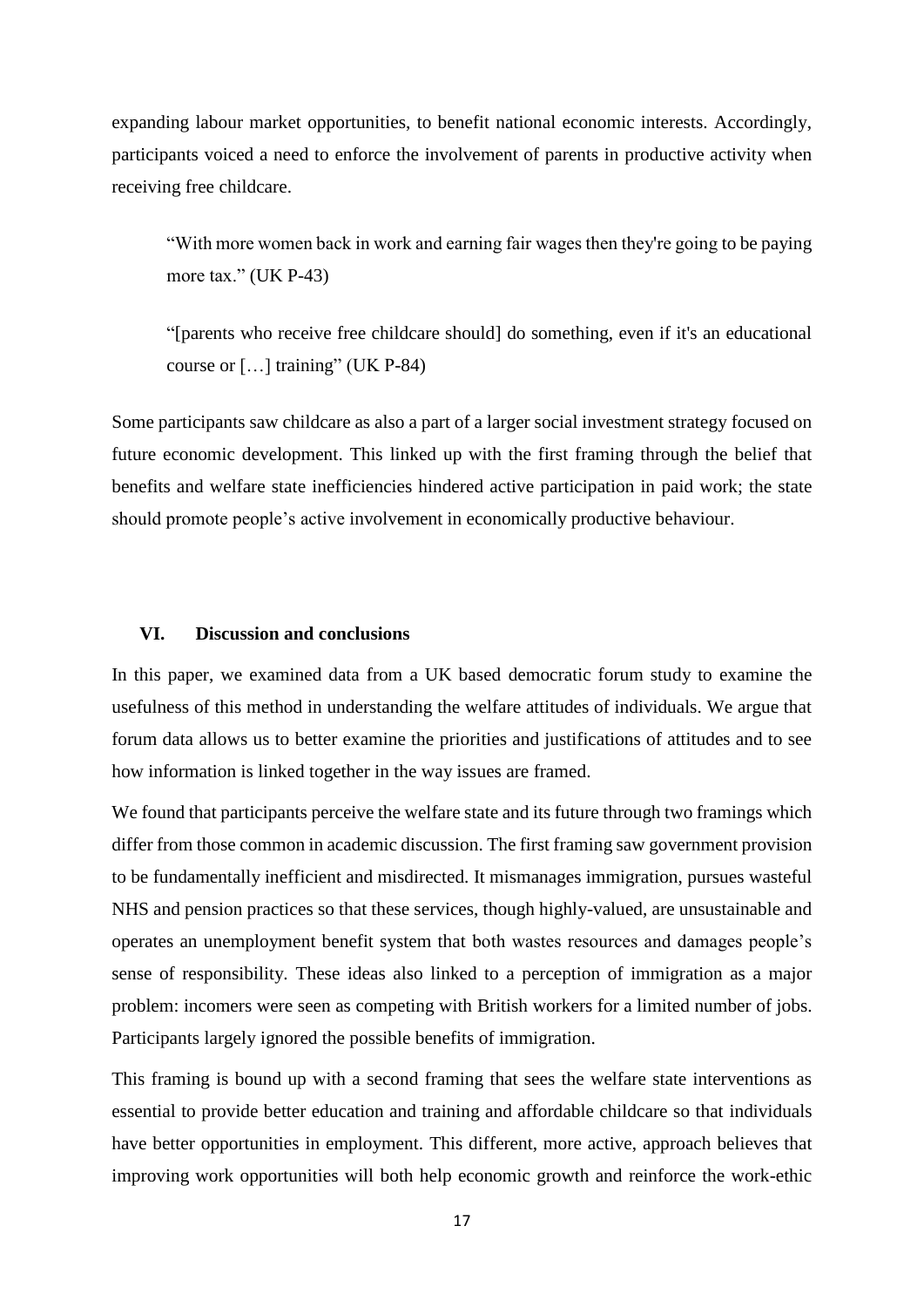morality. These two framings are linked together by an overarching morality of selfresponsibility expressed most importantly through the valuing of work and individual's contribution towards society.

These framings of welfare – the burden of immigration (identified as the first priority by participants), the moral damage inflicted by the unemployment benefits system and the value of work opportunities – offer an approach to the problems facing the welfare state that is in many ways an alternative to that dominant in academic literature. For example, many academics stress population ageing, or deindustrialisation as the main issue (e.g., Pierson, 2001). The issues that academics see as linked to population ageing (rising costs in pensions and health care) also figure in popular understanding, but are seen as of secondary importance against the more dominant perception of government as wasteful, and support the view that current levels of provision are unsustainable. However this is of secondary importance compared with the moral implications of the profligacy of government.

Everyday arguments stress a morality of work and responsibility for oneself rather than collective provision. This conflicts with the original conception of the welfare state as providing care 'from cradle to grave' (Beveridge, 1942).

Elements of an alternative view are present in the discussions. Some people saw some immigrants as assets, defended overseas aid and felt a moral obligation to help refugees and other vulnerable groups essentially through redistribution. These views were held by a minority and tended to decline in significance as discussion progressed. Most importantly they never came together in a unified defence of a redistributive interventionist welfare state as justified practically because it is efficient and morally because it meets needs and reinforces the public good. They dominant viewpoint grew stronger and more integrated during the forums. There was no mention of trade union politics or of collective workplace rights.

Because participants express framings different from those that form part of conventional academic wisdom they allow researchers access to ordinary people's understanding of how welfare state attitudes work. These framings link together moral (individual responsibility; obligations to the vulnerable) and practical concerns (sustainability; growth). Probably the most exciting aspect is the strength of support across the participants for what many expert commentators would term social investment as the heart of an effective welfare state in 2040. Perhaps the most sombre is the misunderstanding of the real benefits and costs of immigration and the assumptions that government is irretrievably inefficient and misguided, nurturing a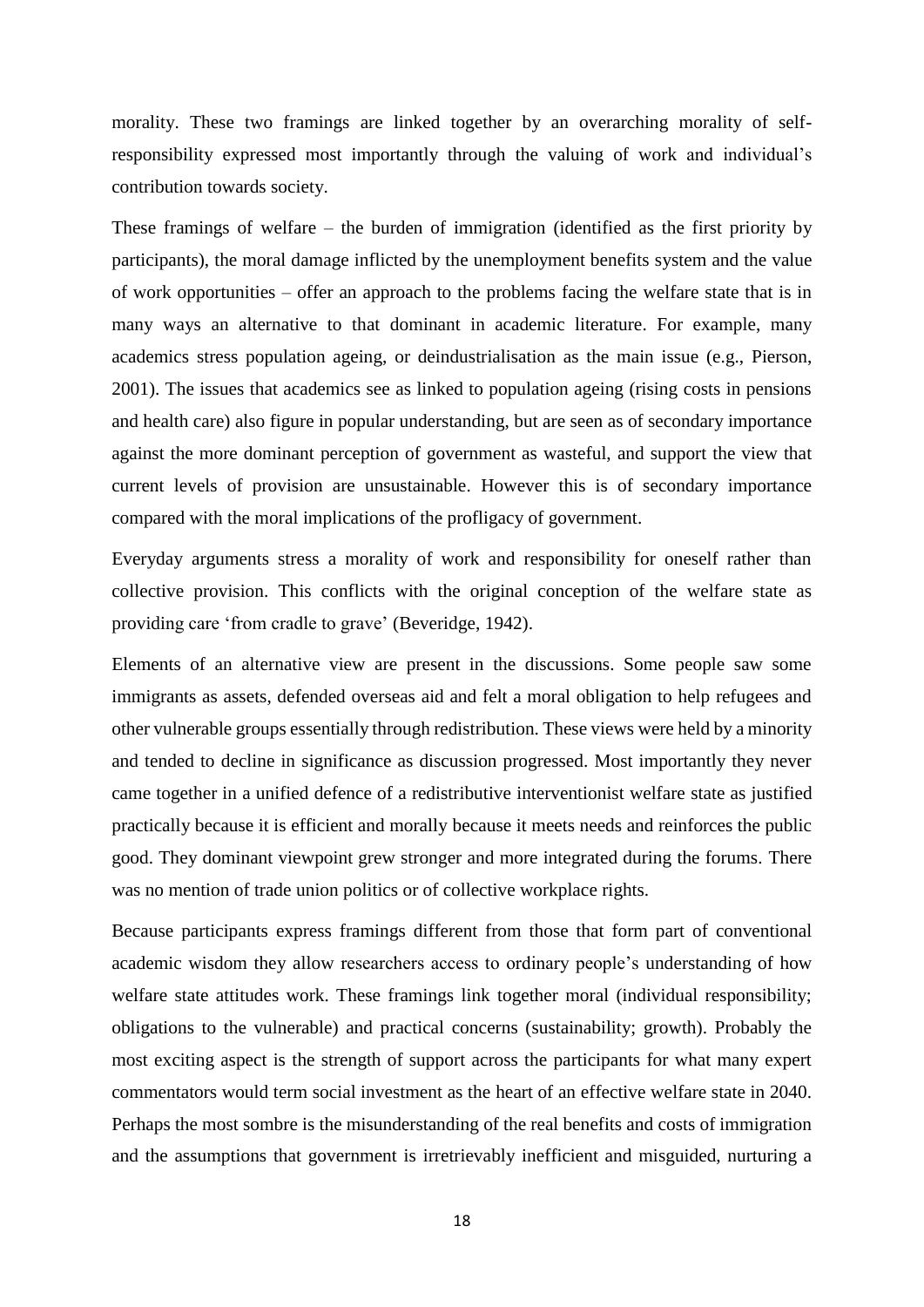determination to cut immigration and benefit spending and the belief that misguided state spending rather than demography and tax cuts are responsible for current spending pressures. All these issues emerge in analyses based on pre-coded quantitative material. However, the forum approach shows how they link together in a larger conceptual framing encompassing a multifaceted understanding of the welfare state that reinforces them and makes them into a coherent view of the world with policy implications: cut back the provider welfare state and build up social investment.

As this paper has shown democratic forums generate new knowledge in relation to framing, priorities, justification and the use of information. They do not provide the kind of precise information on the attitudes of members of different population groups towards a defined and well-understood attitudinal object that competently-executed structured surveys can provide. They can also be expensive and difficult to conduct and analyse. They have two kinds of value as an addition to the armoury of social research methods. Firstly, they can help to explore the framings that ordinary people employ when thinking about a particular topic and thus contribute to the design of surveys, ensuring that issues which may not immediately be included because they do not figure in expert theories about the issue are considered. Secondly, they contribute to understanding of the strength with which positions are held, how ideas develop and the areas on which people will compromise in discussion. Democratic forum researchers may wish to include some kind of goal to the discussion, in our case agreeing bullet points for a report, to motivate participants to arrive at such an agreement.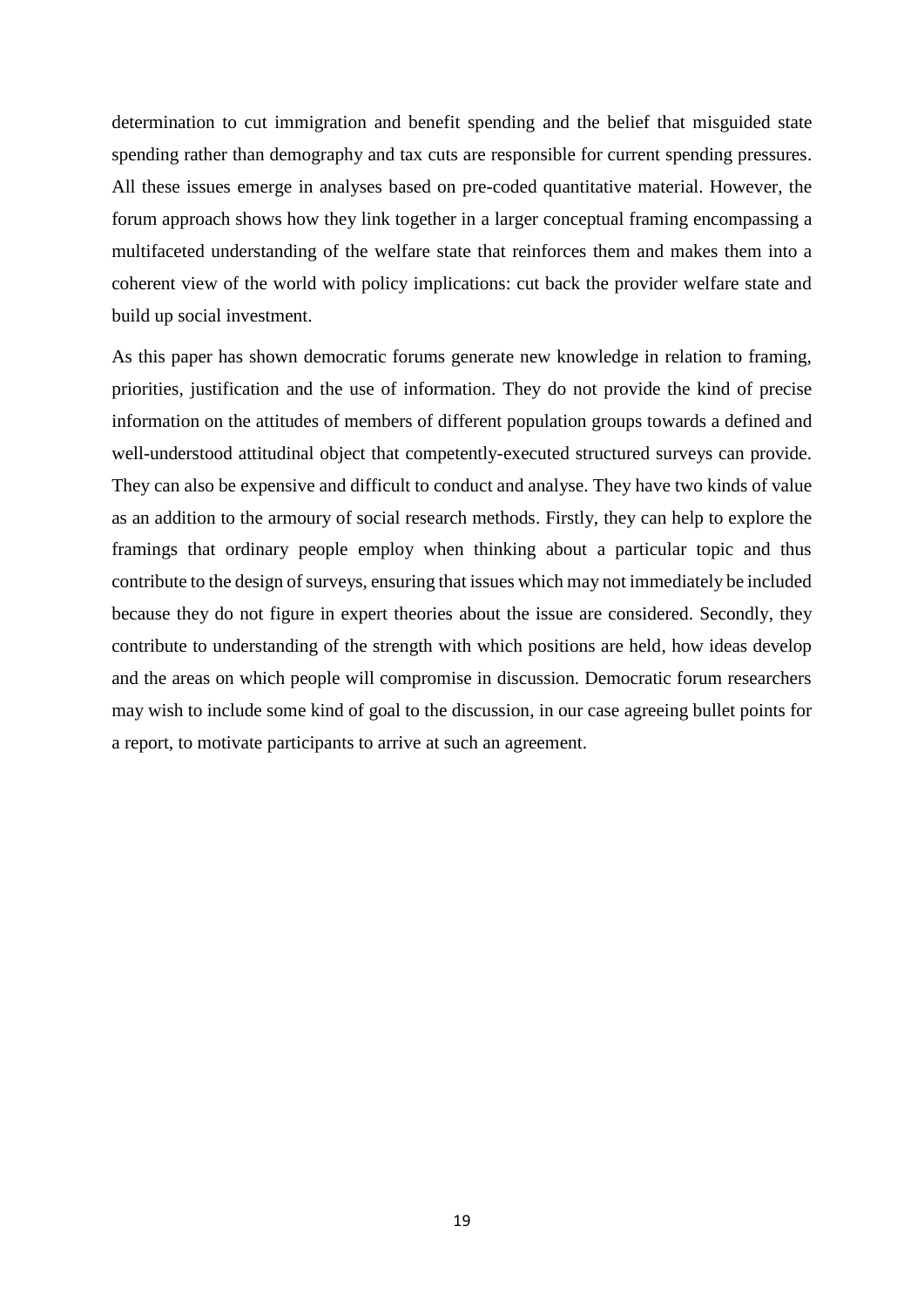### **References**

- Baumberg, B. (2016) 'The stigma of claiming benefits: a quantitative study'. *Journal of Social Policy* 45(02): 181-199.
- Beveridge, WHBB. (1942) *Social insurance and allied services. The Beveridge report*, London: HM Stationery Office.
- Blekesaune, M. (2013) 'Economic strain and public support for redistribution: A comparative analysis of 28 European countries'. *Journal of Social Policy* 42(1): 57-72.
- Blekesaune, M and Quadagno, J. (2003) 'Public attitudes toward welfare state policies'. *European Sociological Review* 19(5): 415-427.
- Chong, D. and Druckman, J. N. (2007): 'Framing Theory, *Annual Review of Political Science,*  vol. 10
- Chong, D, Citrin, J and Conley, P. (2001) 'When Self-Interest Matters'. *Political Psychology* 22(3): 541-570.
- Chung, H., Taylor-Gooby, P. and Leruth, B. (2018) 'Introduction: Political Legitimacy and Welfare State Futures'. *Social Policy & Administration.* 52(4).
- Chung, H and Meuleman, B. (2017) 'European parents' attitudes towards public childcare provision: the role of current provisions, interests and ideologies'. *European Societies* 19(1): 49-68.
- Dustmann, C. and Frattini, T.(2014) 'The Fiscal Effects of Immigration to the UK' *Economic Journal,* Doi: 10.1111/ecoj.12181 Consulted 14.2.2017
- Druckman, J.N. (2001). "The Implications of Framing Effects for Citizen Competence". *Political Behavior*. **23** (3): 225–256. [doi:](https://en.wikipedia.org/wiki/Digital_object_identifier)[10.1023/A:1015006907312](https://doi.org/10.1023%2FA%3A1015006907312)
- Edlund, J. (2006) 'Trust in the capability of the welfare state and general welfare state support: Sweden 1997-2002'. *Acta Sociologica* 49(4): 395-417.
- Esping-Andersen, G. (1990*) The Three Worlds of Welfare Capitalism*, Princeton: Princeton University Press.
- Flinders, M.. Ghose, K., Jennings, W., Molloy, E., Prosser, B., Renwick, A., Smith, G. and Spada, P. (2016) *Democracy matters: lessons from the 2015 citizens' assemblies on English devolution* [online] available at: https://eprints.soton.ac.uk/391972/1/Democracy%2520Matters%2520final%2520re port.pdf (Accessed 11 January 2018).
- Gevers, J, Gelissen, J, Arts, W, et al. (2000) 'Public health care in the balance: exploring popular support for health care systems in the European Union'. *International Journal of Social Welfare* 9(4): 301-321.
- Glennerster, H. (2012) 'Paying for welfare' In: Alcock, Pete and May, Margaret and Wright, Sharon, (eds.) *The Student's Companion to Social Policy*. Wiley-Blackwell, Chichester, UK, 241-247.
- Goerres, A. and Prinzen, K. (2011) 'Can We Improve the Measurement of Attitudes towards the Welfare State? A Constructive Critique of Survey Instruments with Evidence from Focus Groups.' *Social Indicators Research*, 109(3), 515-534.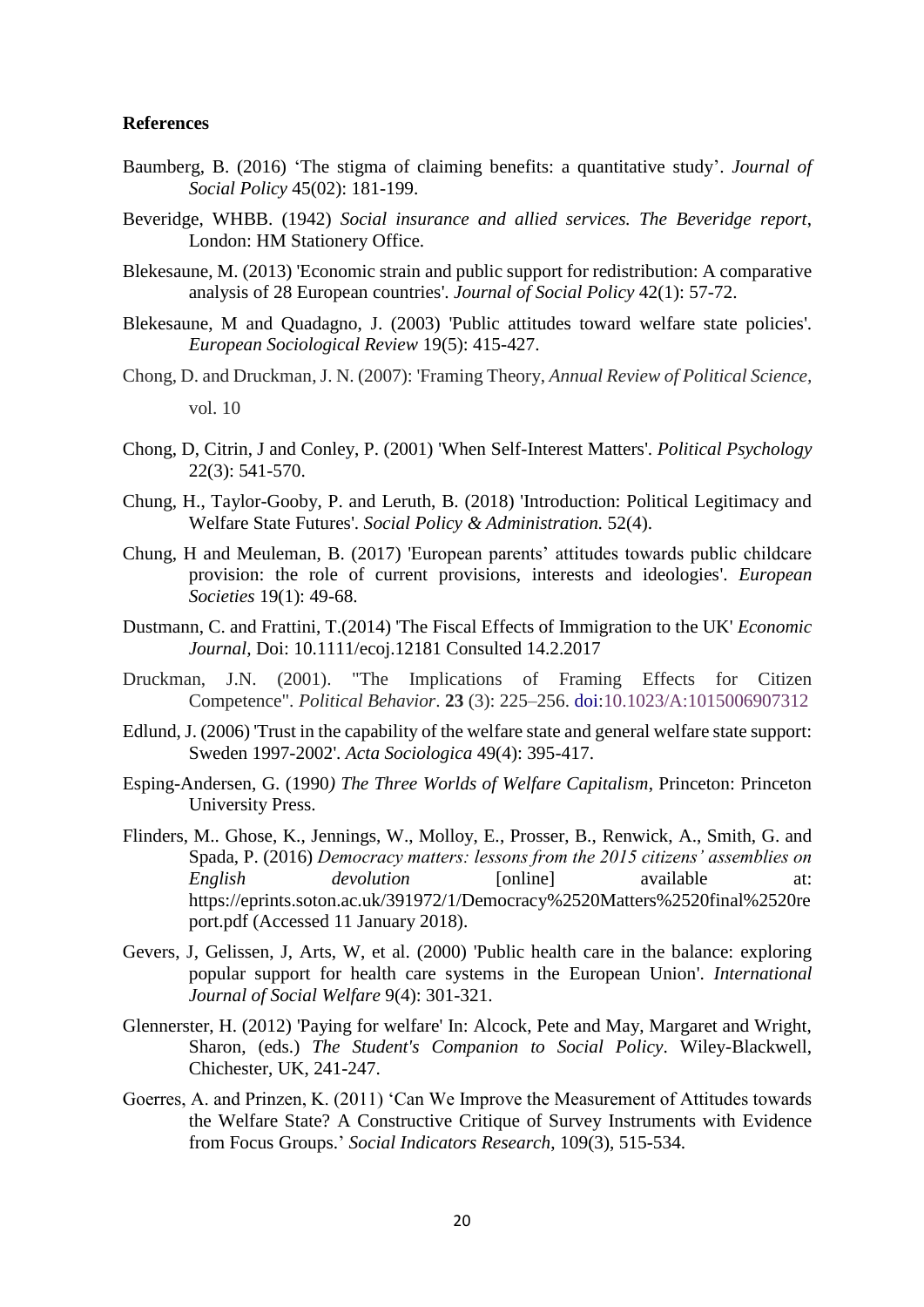- Goerres, A and Tepe, M. (2012) 'Doing It for the Kids? The Determinants of Attitudes towards Public Childcare in Unified Germany'. *Journal of Social Policy* 41(02): 349- 372.
- Habermas, J. (1996). 'Three normative models of democracy'. In S. Benhabib (ed) *Democracy and Difference: contesting the boundaries of the politica*l, Princeton: Princeton University Press, 1996,.
- Kangas, OE. (1997)' Self-interest and the common good: the impact of norms, selfishness and context in social policy opinions'. *Journal of Socio-Economics* 26(5): 475-494.
- Knijn, T and Van Oorschot, W. (2008) 'The Need for and the Societal Legitimacy of Social Investments in Children and Their Families'. *Journal of Family Issues* 29(11): 1520- 1542.
- Koster, F and Kaminska, M-E. (2012) 'Welfare state values in the European Union, 2002– 2008. A multilevel investigation of formal institutions and individual attitudes'. *Journal of European Public Policy* 19(6): 900-920.
- Leruth, B. and Taylor-Gooby, P. (2018) 'Does political discourse matter? Comparing party positions and public attitudes on immigration in England'. *Politics*, forthcoming.
- Lister, R. (2003) *Citizenship: A Feminist perspective*, Palgrave, Basingstoke.

Mouffe, C. (2010) *[The Democratic Paradox](http://en.wikipedia.org/wiki/The_Democratic_Paradox)*. London – New York: Verso, 2000.

- ONS (2016) *'Contracts that do not guarantee a minimum number of hours: September 201*6' [online] Available at: https://www.ons.gov.uk/employmentandlabourmarket/peopleinwork/earningsandw orkinghours/articles/contractsthatdonotguaranteeaminimumnumberofhours/septem ber2016 [Accessed 11 March 2017]
- ONS (2016) *Visual on Welfare Spending* http://visual.ons.gov.uk/welfare-spending/ consulted 14.2.2017.
- Orloff , A. (2010) 'Gender' in Castles, F. et al. *The Oxford Handbook of the Welfare State*, Oxford Unviersity Press, Oxford.
- Sears, DO, Lau, RR, Tyler, TR, et al. (1980)' Self-interest vs. symbolic politics in policy attitudes and presidential voting'. *American Political Science Review* 74(3): 670-684.
- Sundberg, T. and Taylor-Gooby, P. (2013) 'A Systematic Review Approach to Comparative Studies in Social Policy', *Social Policy and Administration*, 47: 4, 416–433.
- Svallfors, S. (1997) 'Worlds of welfare and attitudes to redistribution: A comparison of eight western nations'. *European Sociological Review* 13(3): 283-30
- Taylor-Gooby, P. (1985) *Public Opinion, Ideology and the Welfare State*, Routledge Kegan Paul, London.
- Taylor-Gooby, P. (2010) 'Security, equality and opportunity: attitudes and the sustainability of social protection', *Journal of European Social Policy*. 21 (2): 150-63, 2010.
- Taylor-Gooby, P, Leruth, B and Chung, H. (2017) 'Where Next for the UK Welfare State'? In: Taylor-Gooby P, Leruth B and Chung H (eds) *After Austerity: Welfare state*